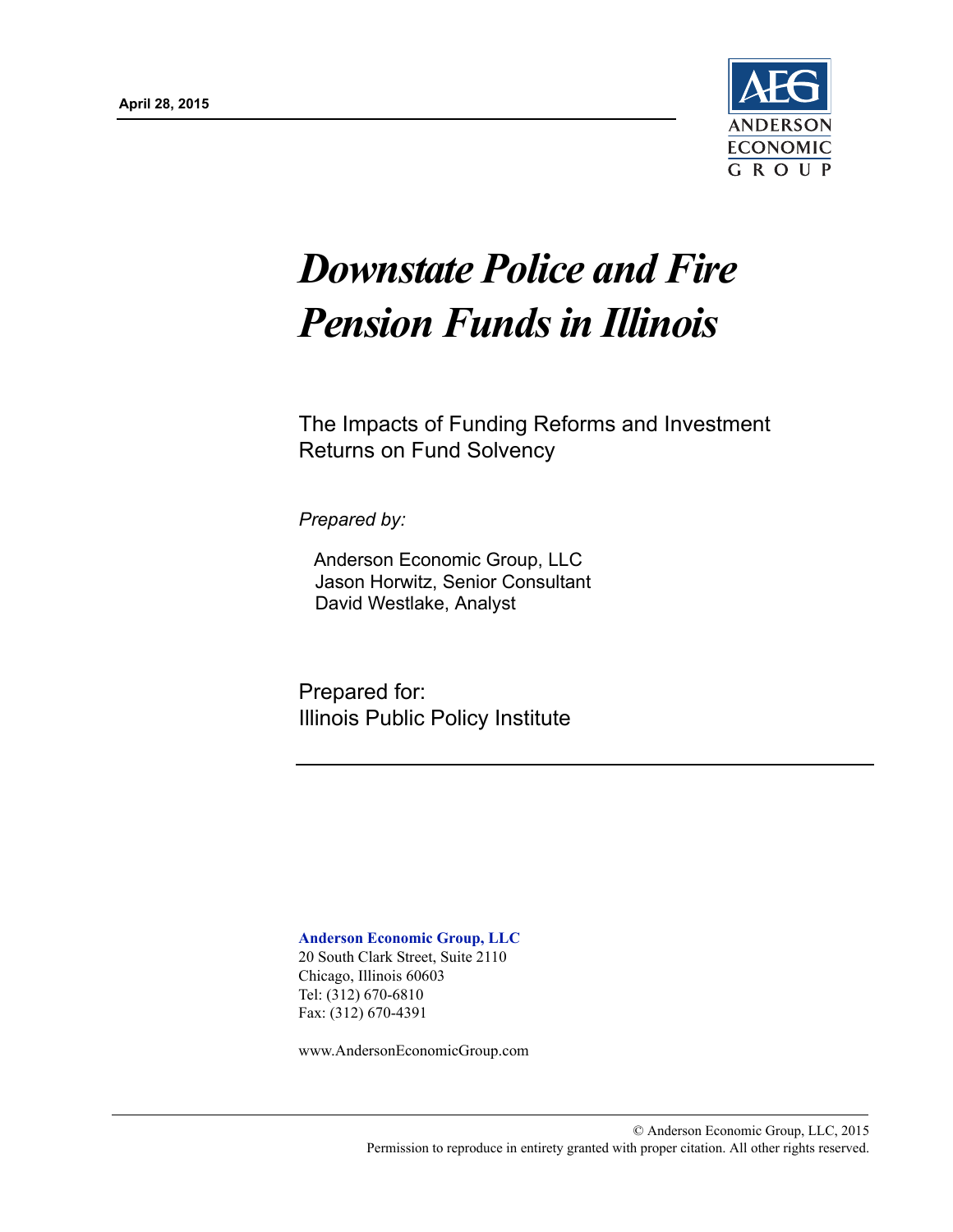| II. Police and Fire Pension Funds in Illinois5                                               |
|----------------------------------------------------------------------------------------------|
| III. Funding Requirements for Police and Fire                                                |
| Three Prominent Features of Funding Requirements  8                                          |
| IV. The Impact of Changes to Funding                                                         |
| Funding Requirement Changes Since 1990  12<br>Performance Since 2002 Under Different Funding |
| Projected Performance Under Different Funding                                                |
| V. Investment Returns and Fund Performance19                                                 |
|                                                                                              |
|                                                                                              |
|                                                                                              |
|                                                                                              |
|                                                                                              |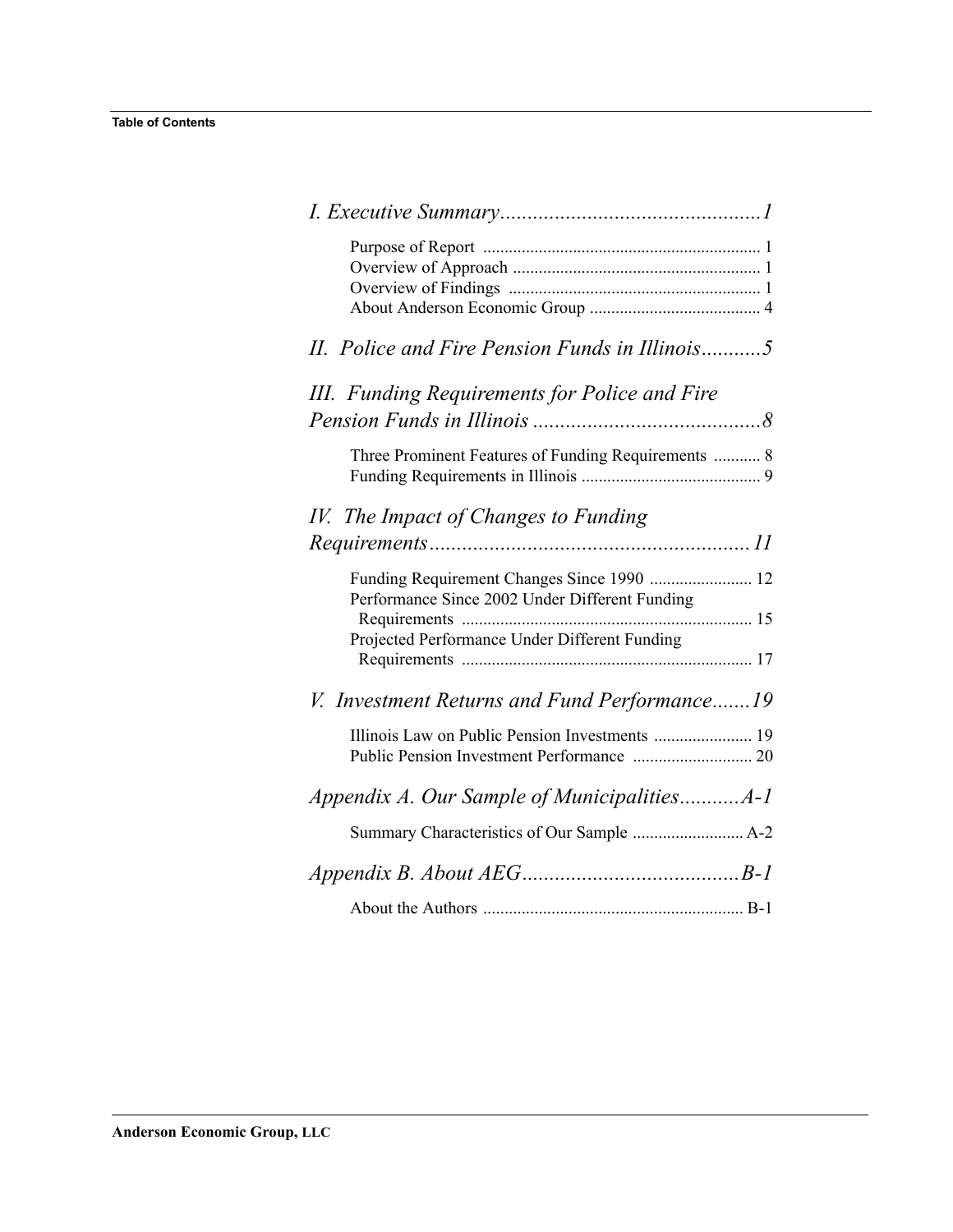# <span id="page-2-0"></span>*I.Executive Summary*

<span id="page-2-3"></span><span id="page-2-2"></span><span id="page-2-1"></span>

|                                       | Unfunded pension liabilities are one of the greatest fiscal concerns for Illinois'<br>state and local governments. This concern became more acute as unfunded pen-<br>sion liabilities grew in the face of declining asset values following the recent<br>recession; however, there are many further factors. These factors include<br>employers' funding levels, benefit changes, and misestimation of future demo-<br>graphics and payroll.                                                                                                                           |
|---------------------------------------|-------------------------------------------------------------------------------------------------------------------------------------------------------------------------------------------------------------------------------------------------------------------------------------------------------------------------------------------------------------------------------------------------------------------------------------------------------------------------------------------------------------------------------------------------------------------------|
| <b>PURPOSE OF REPORT</b>              | The Illinois Public Policy Institute requested that Anderson Economic Group<br>estimate the impact of various factors on police and fire pension funding levels<br>in downstate Illinois. In this report, we look in particular at the past and pro-<br>jected future performance of downstate police and fire pension funds in Illinois<br>under different employer funding requirements. We also benchmark the perfor-<br>mance of fund investments by comparing investment returns across a sample of<br>municipalities over the last 25 years to a benchmark index. |
| <b>OVERVIEW OF</b><br><b>APPROACH</b> | We requested data directly from the Illinois Department of Insurance and a sam-<br>ple of municipalities in order to perform the analysis shown here. See "Appen-<br>dix A. Our Sample of Municipalities" on page A-1 for a list of municipalities<br>that were included in our sample.                                                                                                                                                                                                                                                                                 |
|                                       | We perform an analysis on investment returns across a subset of pension funds<br>in these municipalities. For our investment returns analysis, we use a bench-<br>mark index that consists of the S&P 500 index as a benchmark for investments<br>in equities, and U.S. 10-year treasury bonds as a benchmark for investments in<br>bonds, and assume that funds took the maximum investment risk that the law<br>would allow.                                                                                                                                          |
|                                       | The results presented here are estimates. For future projections of pension fund<br>contributions and funding ratios, we assume that actuarial assumptions regard-<br>ing investment returns, life span, payroll, and other factors will be accurate. For<br>backward-looking analyses where we analyze fund performance given different<br>employer contributions, we assume that market returns, employee contributions,<br>and normal costs would have been the same in each scenario.                                                                               |
| <b>OVERVIEW OF</b><br><b>FINDINGS</b> | Our research and analysis resulted in the following findings:                                                                                                                                                                                                                                                                                                                                                                                                                                                                                                           |
|                                       | 1. Changes in employer funding requirements in Illinois since 1993<br>have generally resulted in employers contributing less in the short<br>term. These lower contributions have resulted in lower funding levels<br>and higher unfunded liabilities.                                                                                                                                                                                                                                                                                                                  |
|                                       |                                                                                                                                                                                                                                                                                                                                                                                                                                                                                                                                                                         |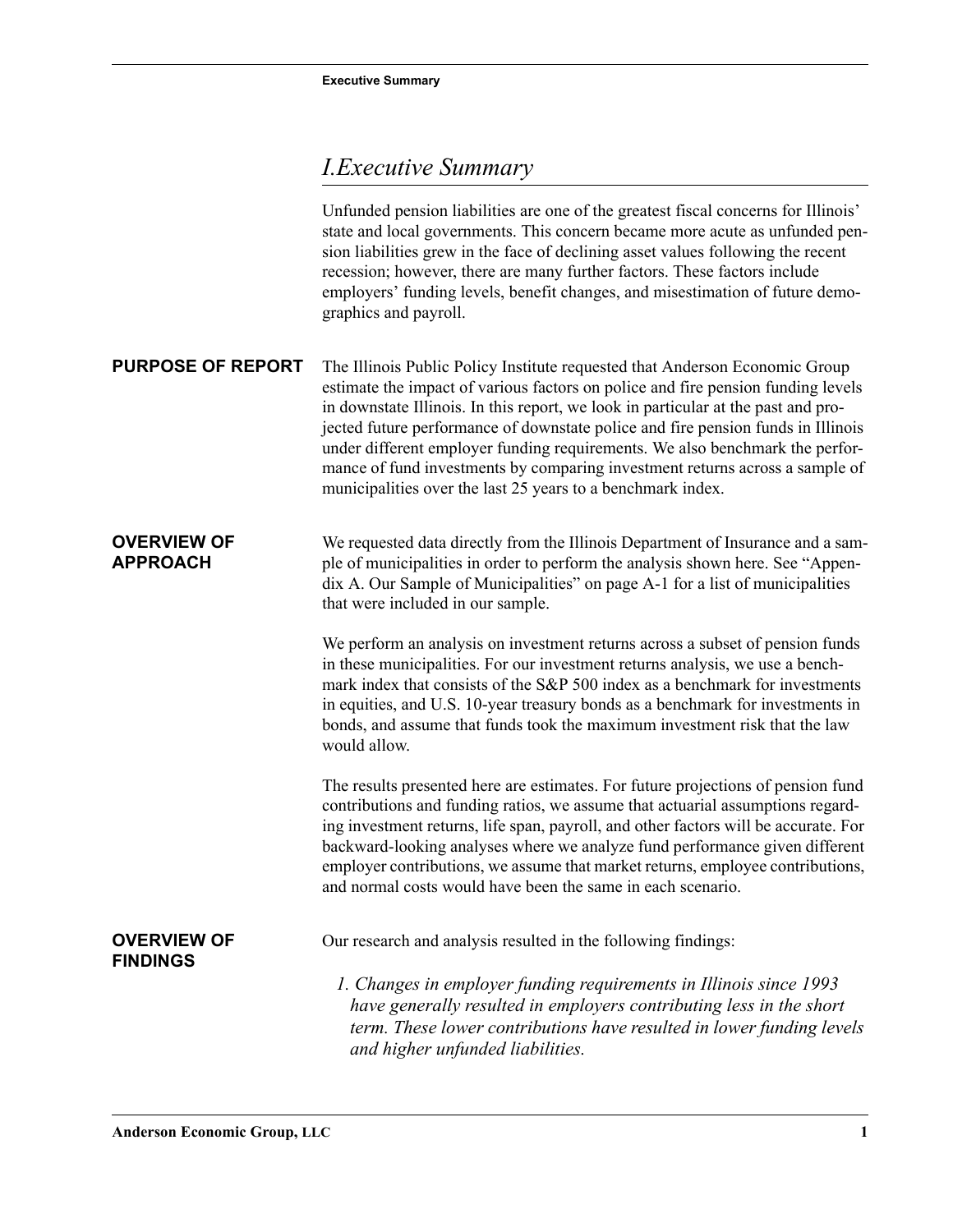We performed two separate analyses—one on the City of Springfield since 1990 and the other on a broad sample of municipalities since 2003. Both analyses showed that each significant legal change to funding requirements for police and fire pension funds since 1990 has resulted in significantly lower employer contributions in the short term. As a result, funding levels are much lower than they would otherwise be without these funding requirement changes. See ["The](#page-12-1)  [Impact of Changes to Funding Requirements" on page 11.](#page-12-1)

 *2. If municipalities had been required to fund police and fire pension funds at a level dollar amount with a rolling 30-year amortization period, they would have contributed at least \$650 million more from 2003 to 2012 and their average funding ratio would be approximately 13 percentage points higher (73% instead of 60%), on average.*

To illustrate the impact that different funding requirements could have had on unfunded liabilities, we estimated the amount that a sample of municipalities in Illinois would have contributed to their pension funds, starting in 2002, if they had been required to pay down their unfunded liability using a 30-year rolling amortization period. We found that, on average, the municipalities in our sample would have had a funding ratio of 73% by the year 2012, as opposed to the 60% ratio that they actually had. They would have achieved this by contributing, on average, \$65 million more per year—a 60% increase. See ["Performance Since](#page-16-1)  [2002 Under Different Funding Requirements" on page 15](#page-16-1).

 *3. Not all municipalities complied with existing employer funding requirements. Half of the increase in funding ratio described in the previous finding would have occurred if municipalities had strictly complied with the funding requirements that were already in effect during this time period.*

From 1993 to 2010, state law required municipalities to fund police and fire pension funds using a level payroll percentage amortization method to reach full funding by the year  $2033$ .<sup>1</sup> There was no mechanism for enforcing these requirements, however, and many municipalities did not make the required contributions. In addition, some municipalities used legal methods such as smoothing of asset values or revaluation of assets that resulted in lower employer contributions. We found that, if all the municipalities in our sample had strictly made legally required employer contributions starting in 2002, their average funding ratio would have been 67% in the year 2012, as opposed to 60%.

<sup>1.</sup> See ["Three Prominent Features of Funding Requirements" on page 8](#page-9-2) for a definition of some of the terms used here.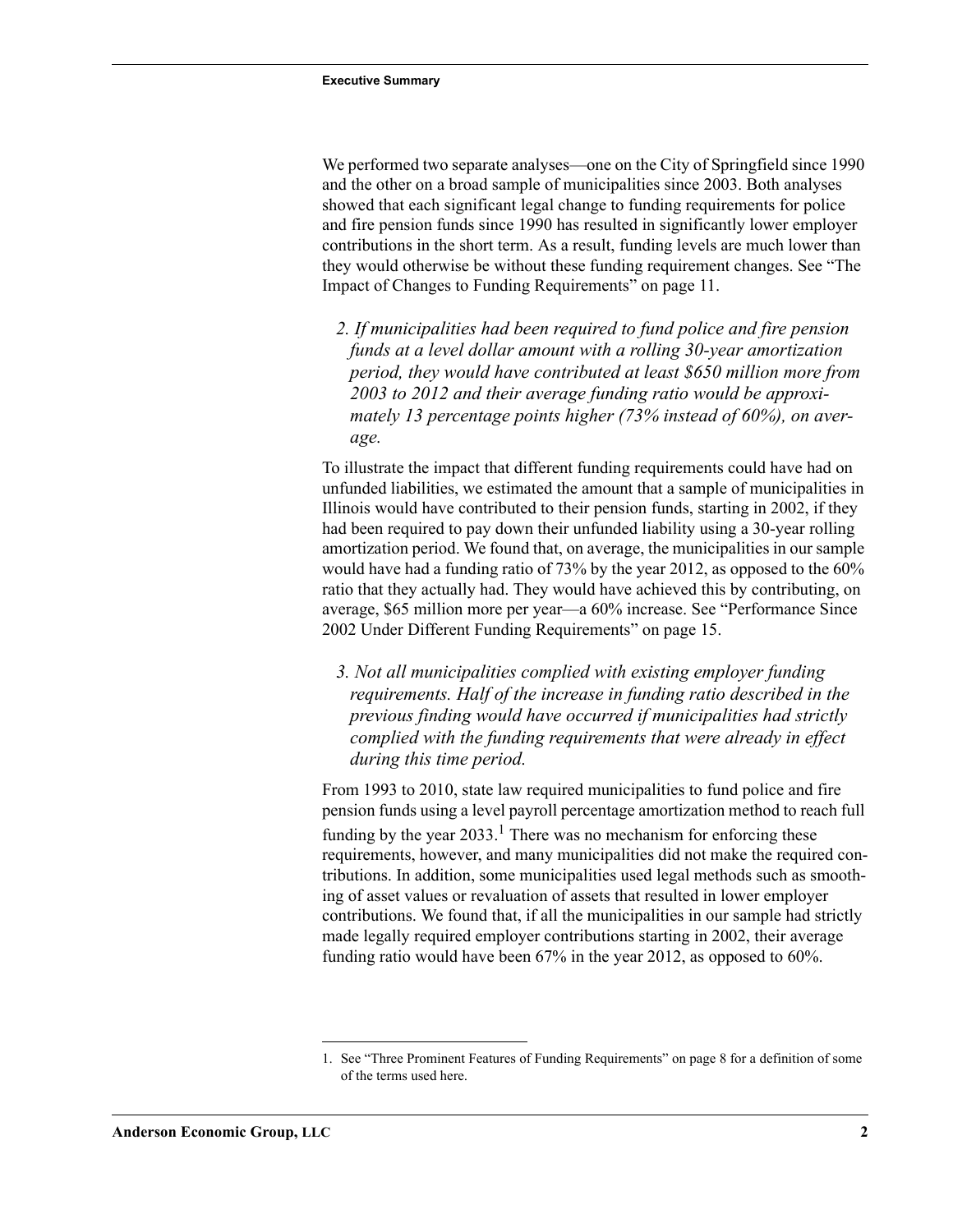*4. Poor management of investments does not appear to contribute to police and fire pension shortfalls in Illinois. From 1990 to 2013, police and fire pension funds outperformed investment returns of a benchmark index, on average.*

We found that police and fire pension funds in a sample of municipalities in Illinois had average annual investment returns of 6.9% over the period from 1990 to 2013. We constructed a "benchmark index" that included the types of assets in which pension funds were allowed to invest, and found a 6.6% average annual investment return over the same time period for that index. This suggests that, on average, downstate police and fire pension funds outperformed expectations, based on overall market performance.

Despite outperforming the market, on average, many municipalities still had returns below the long-term return on investment assumed by actuaries, which was as high as 7.5% in some cases. See ["Public Pension Investment Perfor](#page-21-1)[mance" on page 20](#page-21-1).

 *5. Under current policy, municipalities in our sample will be required to pay just over \$100 million a year in the coming year to cover their unfunded liabilities, increasing to \$300 million a year by the year 2040, after which the plans will only be 90% funded.*

We projected unfunded liability payments for all of the police and fire pension funds for the municipalities in our sample. We project that, under the current funding requirement, these municipalities will need to contribute just over \$100 million combined per year toward their unfunded liability each of the next few years. This amount will increase to nearly \$300 million by the year 2040.

In the year 2040, the pension funds will still be only 90% funded, so municipalities will need to continue making unfunded liability payments after 2040. In fiscal year 2012, actual contributions that went toward unfunded liabilities for municipalities in our sample totaled \$77 million. See ["Projected Performance](#page-18-1)  [Under Different Funding Requirements" on page 17](#page-18-1).

 *6. Starting in 2013, if municipalities were required to fully fund police and fire pension funds using a 30-year rolling amortization period, the municipalities in our sample would pay \$170 million a year for unfunded liabilities, in total, declining to about \$130 million by the year 2040.*

We projected unfunded liability payments under an alternate funding scenario, where police and fire pension funds would be required to pay down unfunded liabilities using a level-dollar, 30-year rolling amortization period. Total employer contributions for our sample in this alternate scenario would start at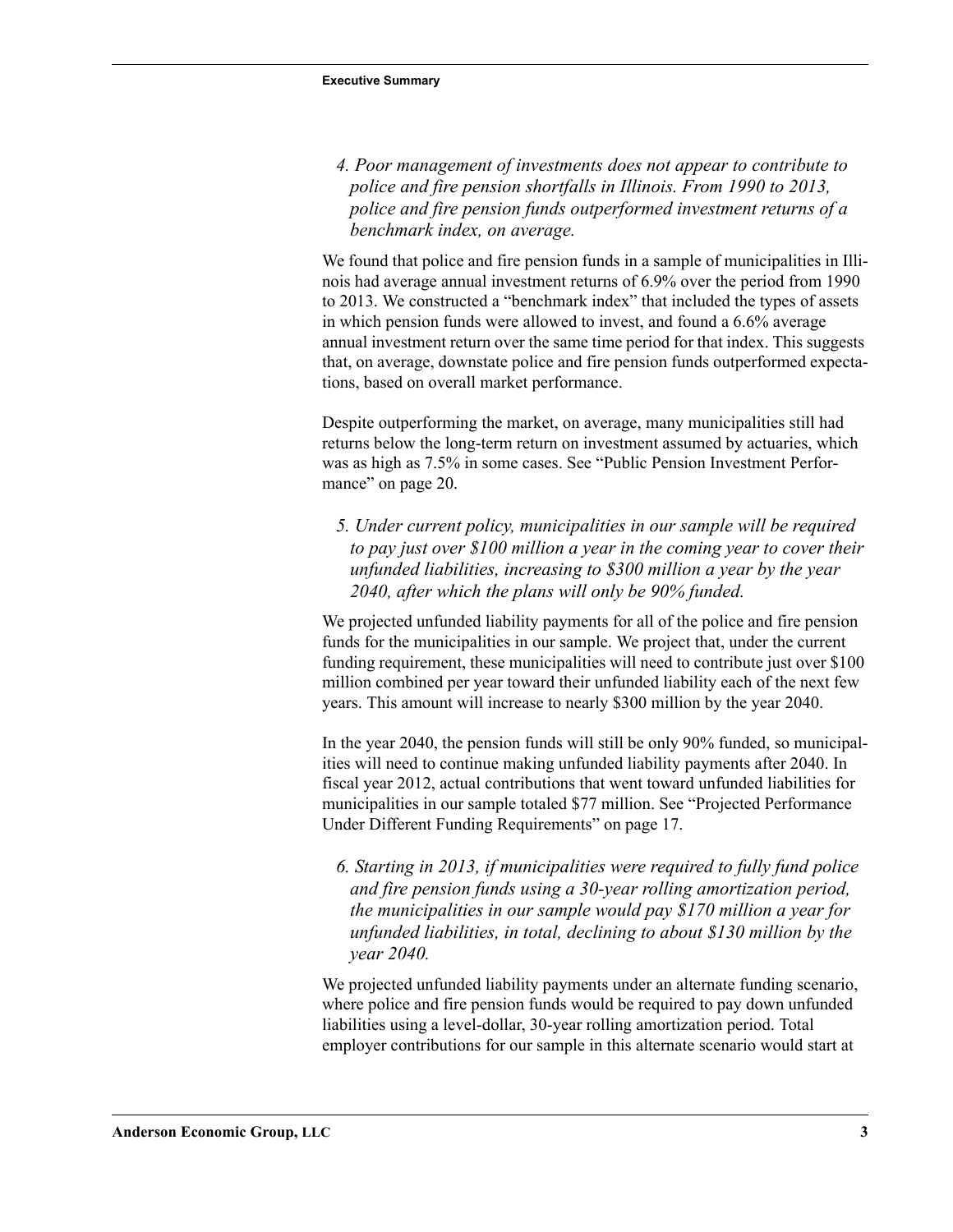around \$170 million a year, declining by about 1% a year after that. By the year 2040, the funds in our sample would be 92% funded, on average.

#### <span id="page-5-0"></span>**ABOUT ANDERSON ECONOMIC GROUP**

Anderson Economic Group, LLC is a research and consulting firm specializing in economics, public policy, finance and business valuation, and market and industry analysis. The firm has offices in Chicago, Illinois, and East Lansing, Michigan. AEG has conducted studies on the impacts of public policy for private, public, and non-profit clients across the United States. For more information about the firm and the authors of this report, see "Appendix C. About AEG" on page C-1.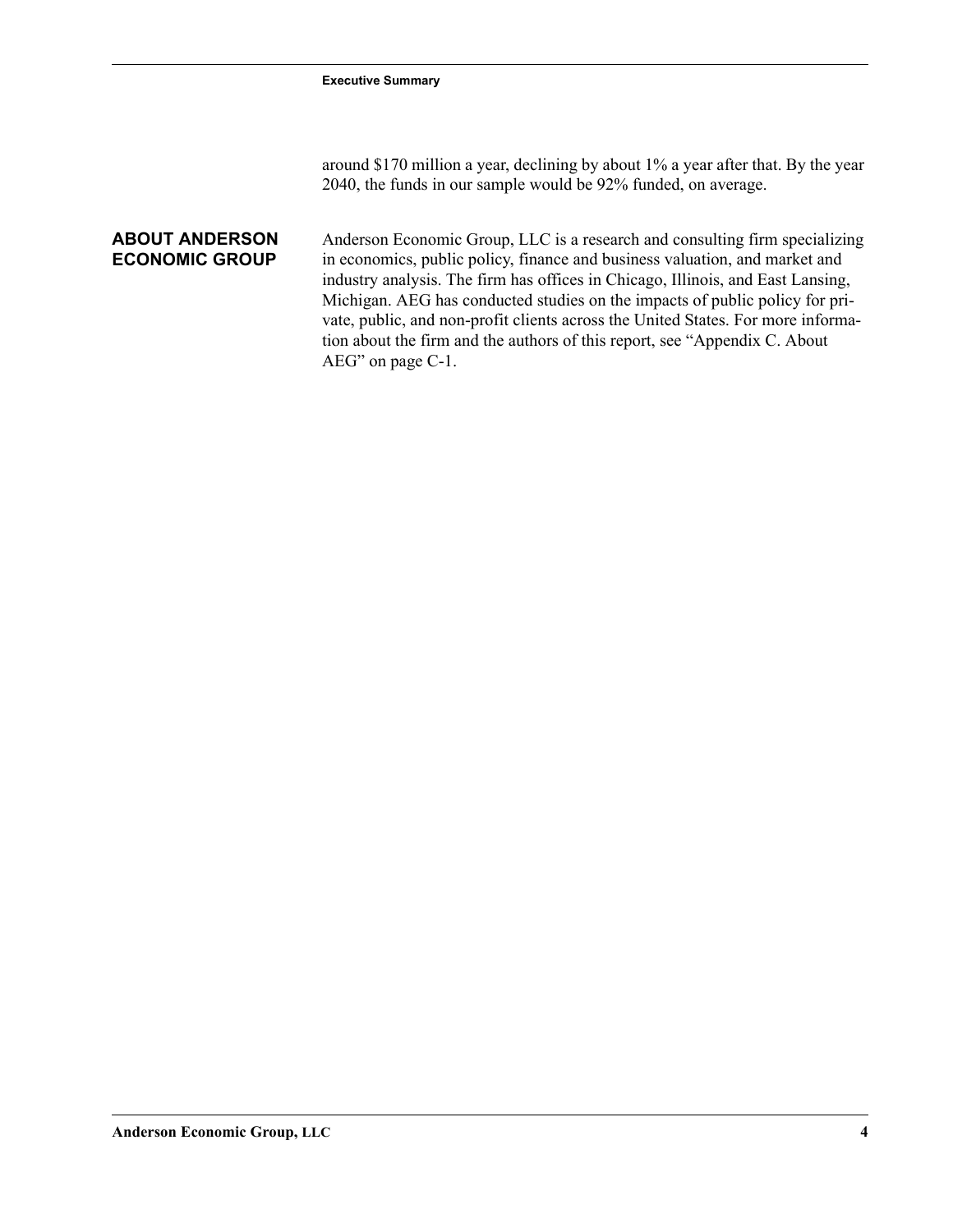## <span id="page-6-0"></span>*II. Police and Fire Pension Funds in Illinois*

According to the Illinois Commission on Government Forecasting and Accountability (COGFA), there were 642 police and firefighter pension funds in Illinois outside the City of Chicago in the year 2013. Throughout this memorandum, we will focus on these "downstate funds" exclusively. Pension funds are used to pay defined-benefit pensions, as well as other benefits, to retired police and firefighters. State law dictates the nature of these benefits and how cities, towns, and villages are to prefund them.

According to data provided by the Illinois Department of Insurance, the total assets of these funds were \$10.5 billion at the end of the 2012 fiscal year. Total accrued liabilities in that same year were \$19.1 billion, resulting in a total unfunded liability of \$8.6 billion.<sup>2</sup> Figure 1 below shows how total assets compare to liabilities in these funds from the year 2002 to 2012.



#### **FIGURE 1. Total Downstate Police and Fire Pension Funds Assets and Liabilities, FY 2002 to FY 2012 (billions of \$)**

*Source: Illinois Department of Insurance Public Pension Reports*

It is clear that these pension funds, in total, have been underfunded for some time. In 2002, the funding ratio (assets divided by liabilities) in these funds was only 67%. The situation worsened considerably in 2009, when the market value of assets in these funds dropped due to the recession. By the end of fiscal year

<sup>2.</sup> Total accrued liabilities are the present value of all anticipated benefit payments for service time accrued by retirees and current employees. It is considered good practice to fully cover these anticipated benefit payments with assets set aside to match the liabilities as they grow.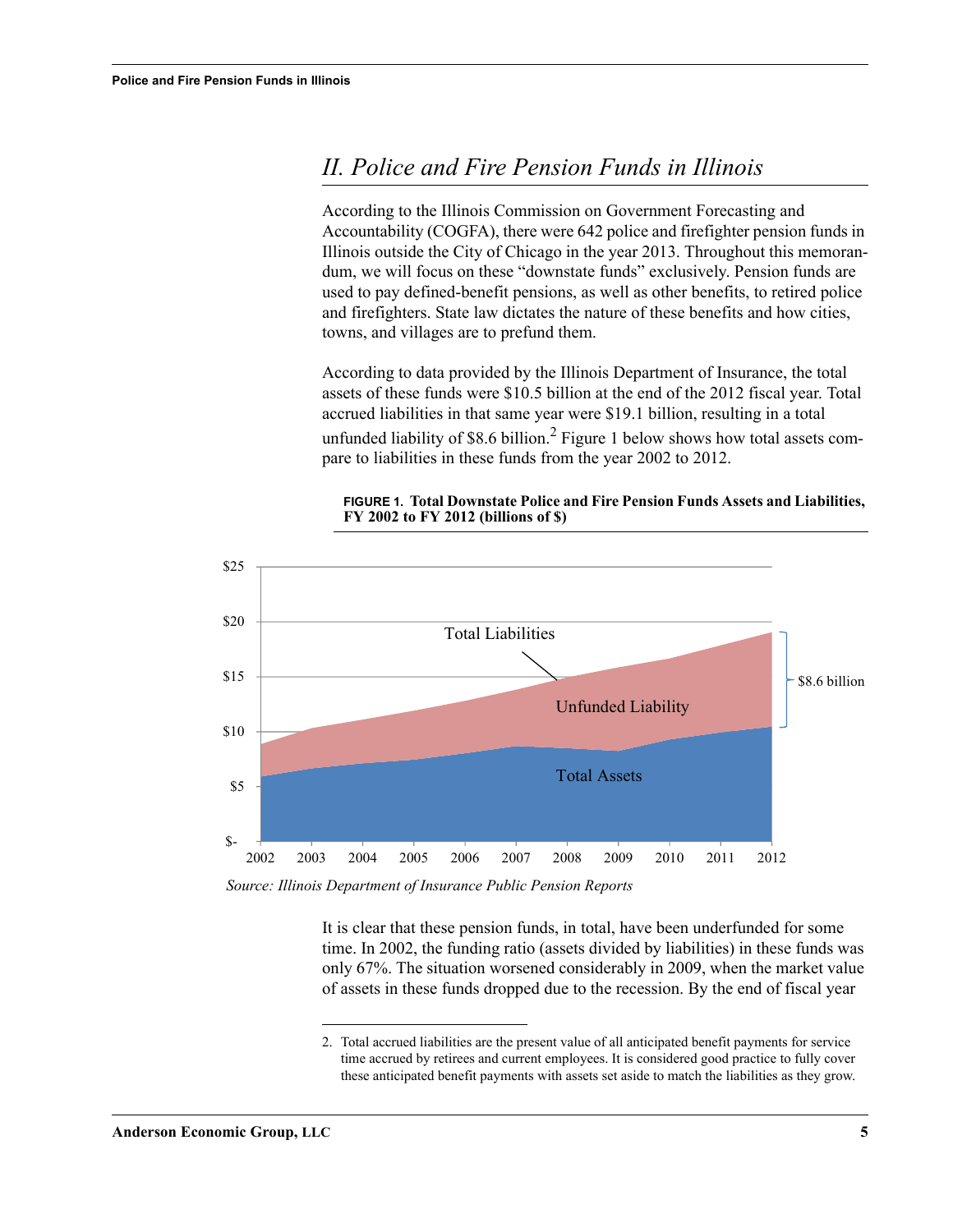2009, the funding ratio was 52%. It increased only slightly—to 55%—by the end of fiscal year 2012.

In order to ensure that enough money is set aside to pay benefits, governments have to play catch-up when there is an unfunded liability. In addition to the "normal costs" that they set aside for current employees for their future benefits, they must set aside additional money to pay for benefits that have already been accrued but are not fully funded.

Employer payments (payments by local governments) into all downstate police and fire pension funds totaled \$629 million in fiscal year 2012, up nearly threefold from \$240 million in 2003. Only \$352 million of those employer contributions were for normal costs to cover newly accrued benefits for current employees. The remainder—nearly half of the employer contributions in 2012—were made to pay down the unfunded liability. See [Figure 2](#page-7-0) below, which compares the employer share of normal costs and unfunded liability payments in FY 2003 and FY 2012.

<span id="page-7-0"></span>**FIGURE 2. Total Employer Payments in Illinois Downstate Police and Fire Pension Funds, FY 2003 and FY 2012 (millions of \$)**



*Source: Illinois Department of Insurance Public Pension Reports*

There are several explanations for the funds' current position, all of which have at least some effect. They include unexpected changes in employee benefits, salaries, and demographics; fluctuations in market returns; changes in funding requirements; and varying compliance with those requirements. In this report,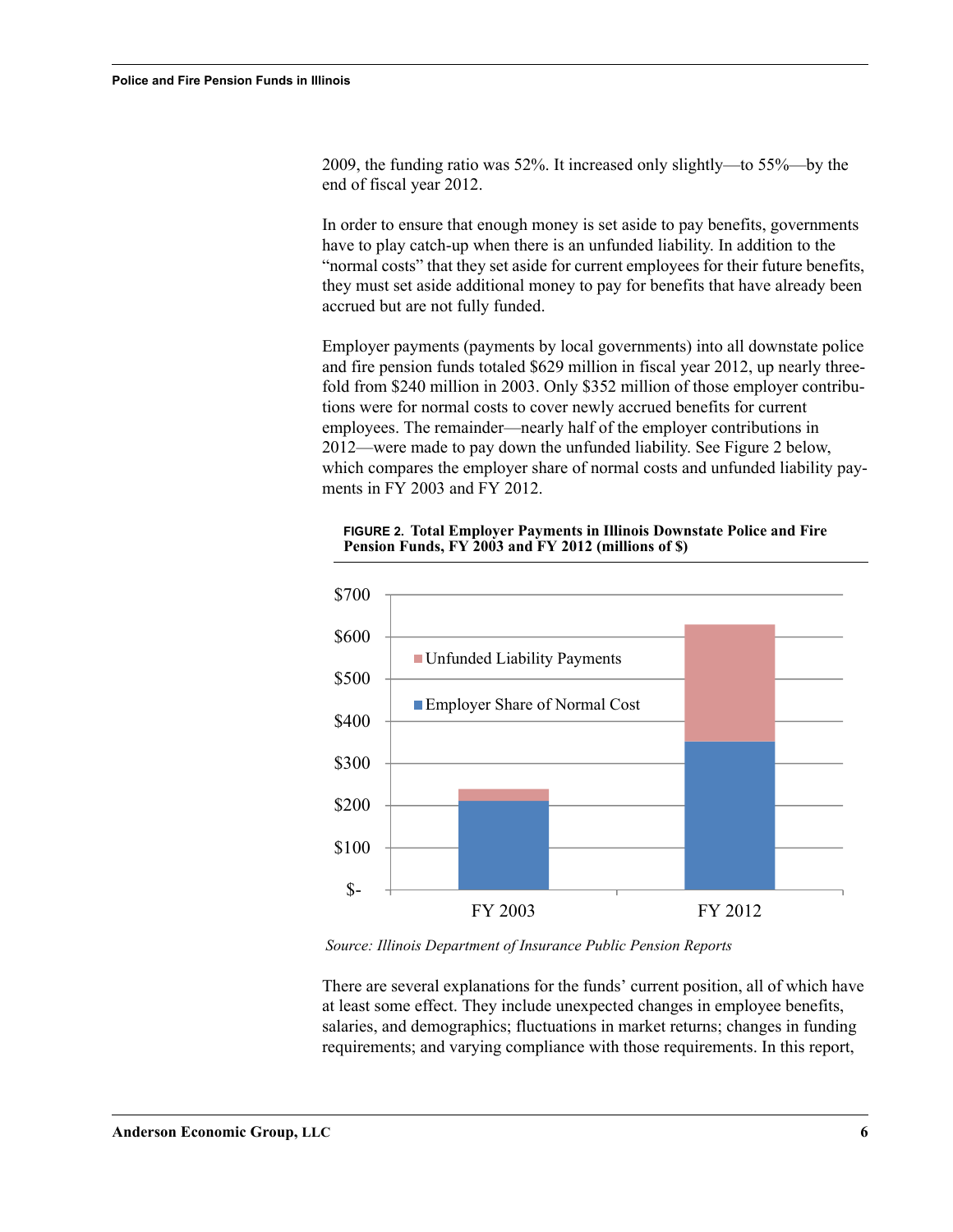we focus on two factors, in particular, and their effect on downstate pension funds. These factors are:

- **•** Funding requirements and compliance
- **•** Investment returns

You can find the results of our analysis in the following chapters.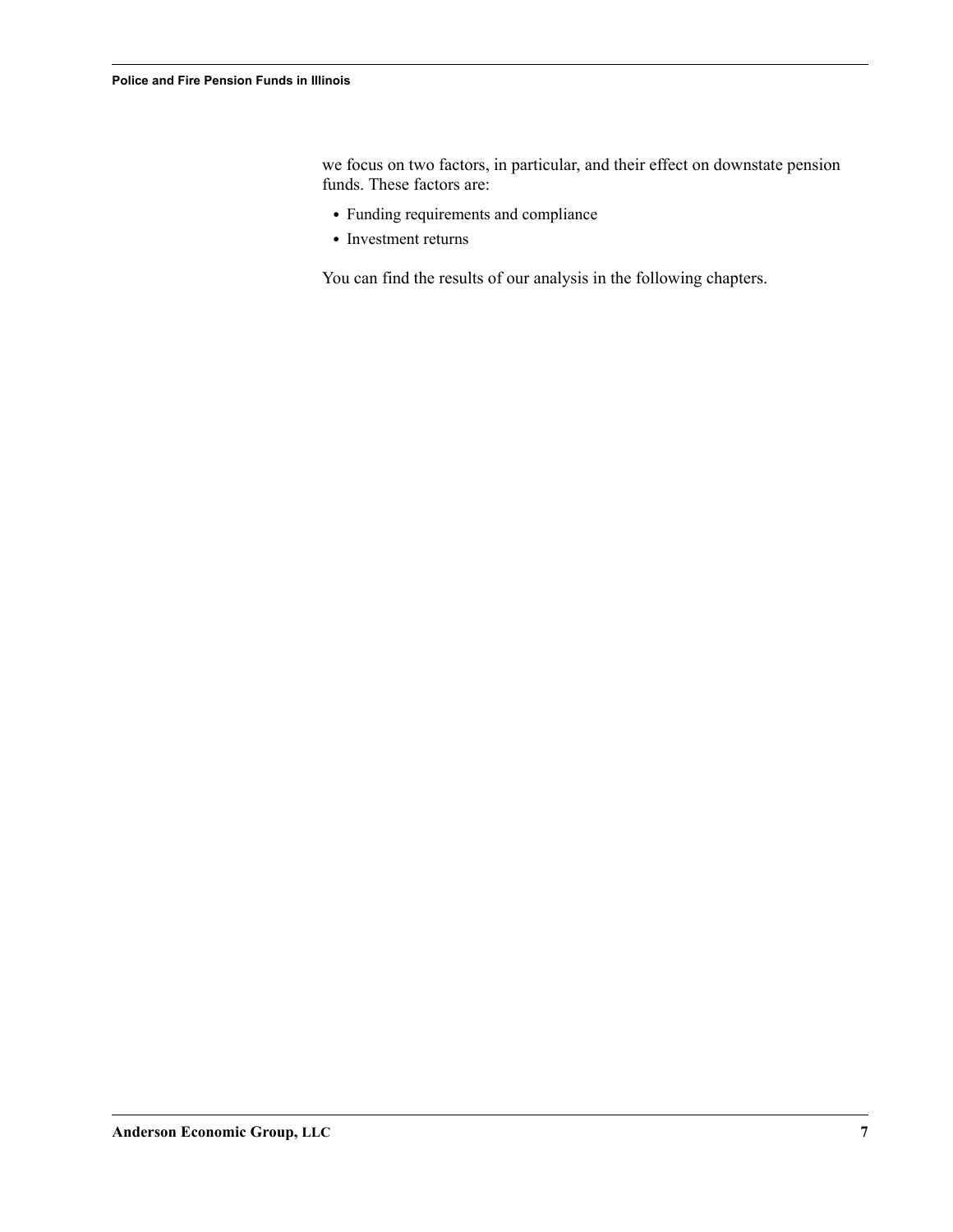# <span id="page-9-0"></span>*III. Funding Requirements for Police and Fire Pension Funds in Illinois*

In defined-benefit pension funds, employers (in this case, local governments) set aside money to pay future retiree benefits. They invest that money in an attempt to get long-term returns. Finally, they pay a defined set of benefits to retirees as those retirees become eligible.

There are two significant advantages to *pre-funding* retiree benefits through a pension fund. Firstly, this practice allows employers to recognize the total benefits and costs of an employees' services in the same period. If retiree benefits are not pre-funded, an employer can find itself paying for services thirty or forty years after they were provided.

Secondly, pre-funding allows an employer to take advantage of long-term investment returns on money set aside for retiree benefits. For example, if an employer can reasonably expect 8% annual returns on investment, instead of paying a retiree \$100 ten years from now, it can instead set aside and invest \$46 today. As a general rule, the earlier money is set aside to pay for retiree benefits, the less total money needs to be set aside overall.

#### <span id="page-9-2"></span><span id="page-9-1"></span>**THREE PROMINENT FEATURES OF FUNDING REQUIREMENTS**

When accrued liabilities exceed assets in a pension fund, it results in an unfunded liability. In order to ensure that benefits can be paid in the future, employers come up with various ways to cover these unfunded liabilities when they arise. In this memorandum, we will focus on three parameters that determine how employers pay down unfunded liabilities, in particular.

**Amortization period.** The amortization period dictates how long you can take to pay down an unfunded liability. Generally, the longer the amortization period, the less an employer has to pay in any given year. However, an employer will generally end up paying more in total over time if the amortization period is longer because the investment returns will be lower.

**Level dollar vs. level percentage of payroll amortization.** Under a level dollar amortization method, the employer is required to make a contribution such that if the employer were to make that same contribution in each year throughout the amortization period, the unfunded liability would be fully paid. Under a level percentage of payroll amortization, the employer is required to make a contribution such that if the employer were to contribute *the same share of payroll* in each year throughout the amortization period, the unfunded liability would be fully paid. Since employers and actuaries tend to assume that payroll will increase in the future, this latter method allows an employer to pay less in the immediate future but more in the long term, as payroll is projected to grow.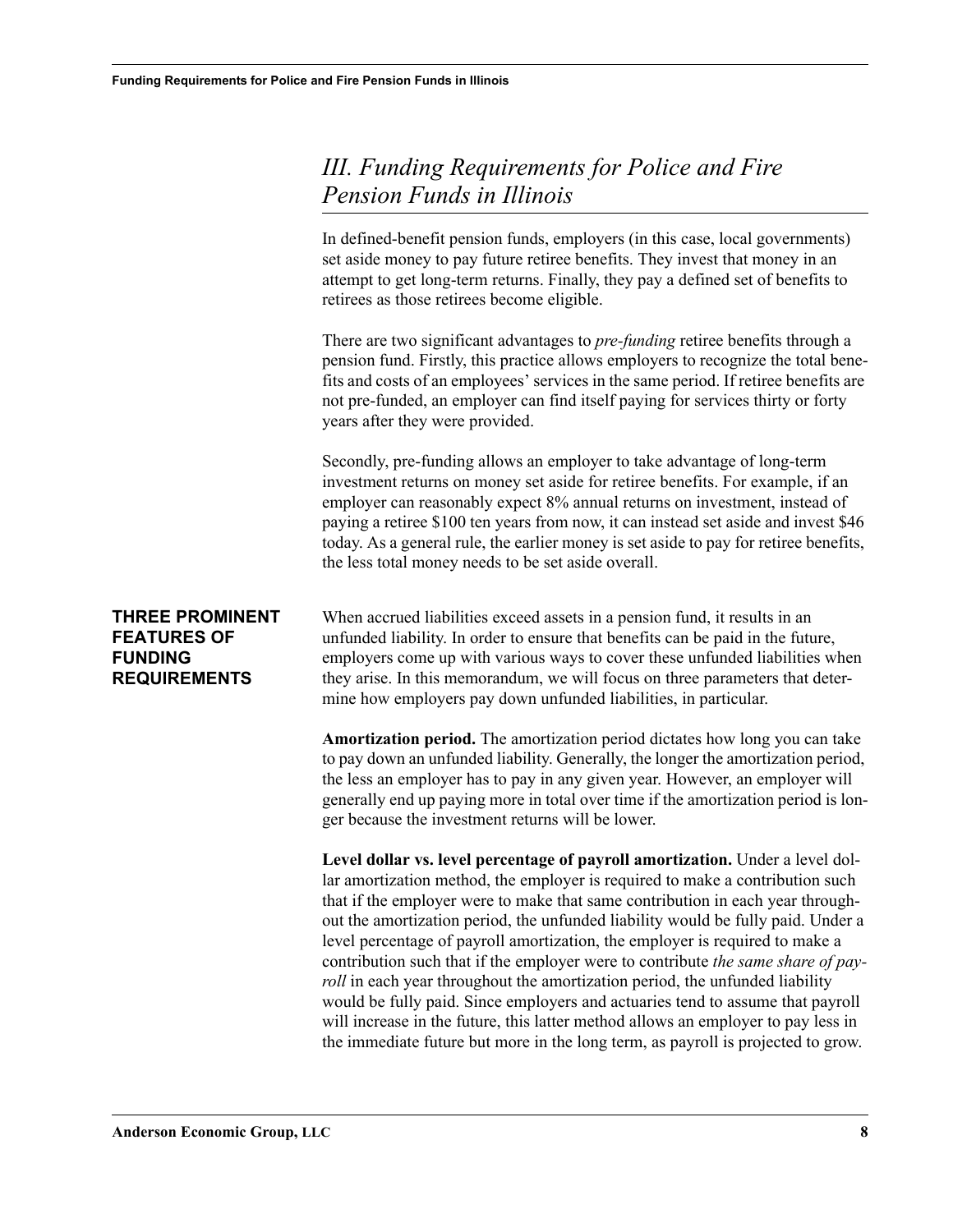**Smoothing of investment returns.** Investment returns, particularly for funds invested in equities, are volatile. As a result, an unfunded liability can fluctuate greatly from year to year if it is based on the fair market value of assets. In order to provide some stability to contributions, employers will often recognize investment returns—both losses and gains—over an extended period of time. If there is a large drop in the market, the employer will only recognize a portion of those losses in each year following the drop. By the time the full drop is recognized, it may very well be the case that it has been offset by a market rebound. A common smoothing period is five years.

Prior to January 25, 1993, the Illinois Pension Code required plan sponsors for downstate police and fire pension funds to provide an annual contribution to pension funds that ensured that they would be fully funded within a 40-year period. For fire funds, the Illinois Pension Code specifically indicated that the amortization payment for the unfunded liability be calculated on a level dollar basis. The initial date for the 40-year amortization period was January 1, 1980 for all fire funds. The initial date for police funds was either January 1, 1980 for funds in existence prior to that date or the date of establishment for funds created afterward. Thus, for almost all funds, unfunded liabilities were required to be paid in full by the year 2020.

#### *1993 Reforms*

Public Act 87-1265 (PA 87-1265) included two major reforms to the funding requirements for downstate police and fire pension funds. It required that the annual contribution be determined using the level percentage of payroll amortization method, and changed the initial date of the amortization period to July 1, 1993. As a result, rather than needing to fully fund plans by the year 2020, governments were now required to fully fund plans by the year 2033. This reform did not include any enforcement mechanism to ensure that municipalities were compliant with these funding requirements.

#### *2010 Reforms*

The funding requirements for police and fire pension funds essentially remained unchanged from 1993 to 2010, when PA 96-1495 was passed. PA 96-1495 required municipalities to levy a tax on taxable property at a rate that generates revenue equal to the normal cost of the fund plus an annual amount sufficient to reach 90% funding levels in pension funds by fiscal year 2040. The minimum required contribution for the unfunded liability is to be calculated as a level percent of payroll over the years remaining, up to and including FY 2040.<sup>3</sup>

#### <span id="page-10-1"></span><span id="page-10-0"></span>**FUNDING REQUIREMENTS IN ILLINOIS**

<sup>3.</sup> This reform also included significant revisions to the way that the City of Chicago funds pensions, which are not described here.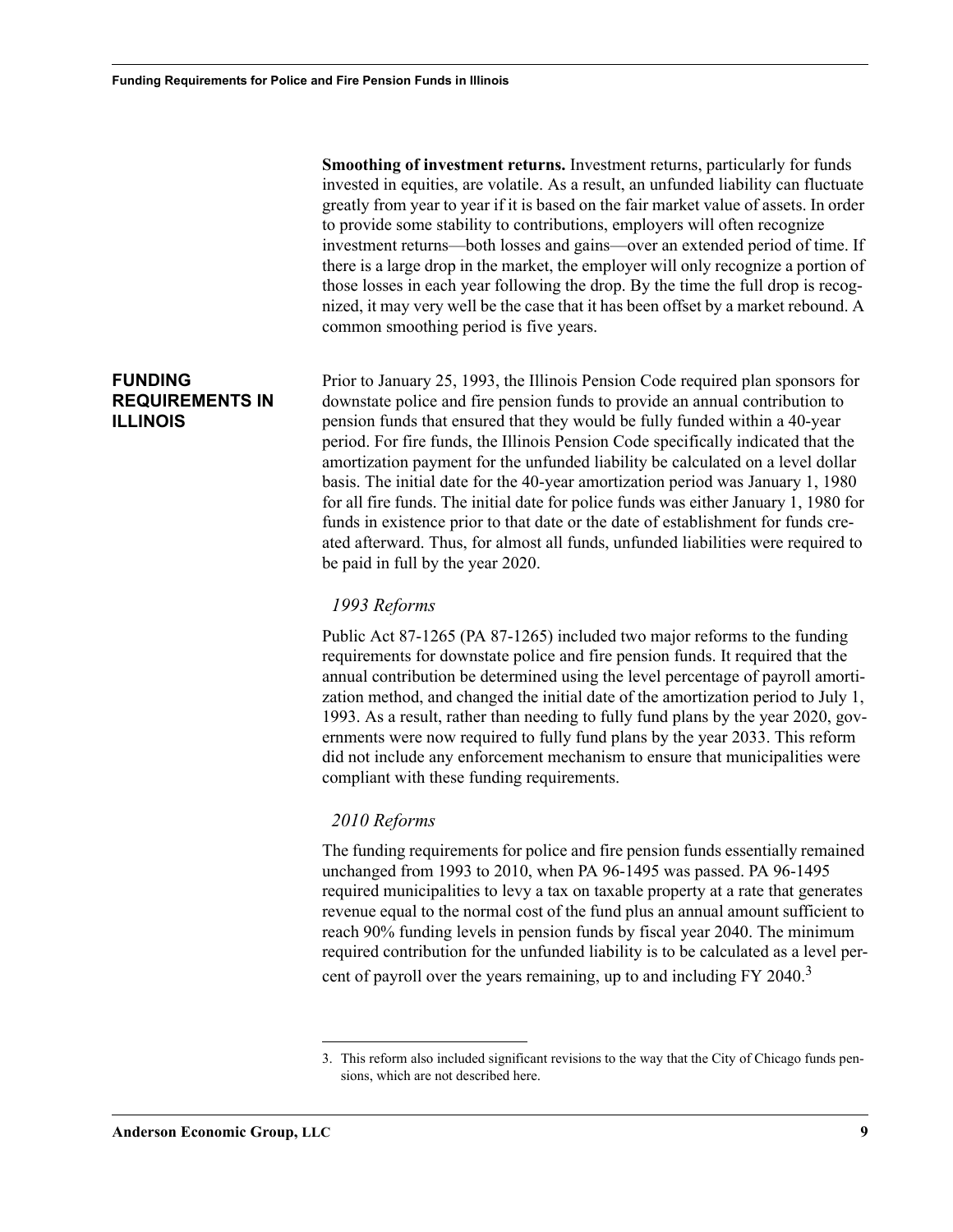The reform also set requirements for determining the actuarial value of assets. Prior to March 30, 2011, the actuarial value of assets for most municipalities was equal to the market value of assets, and there was no provision regarding the smoothing of investment returns. After March 30, 2011, the state required that investment returns be recognized in equal amounts over 5 years.

Finally, the 2010 reforms put into effect an enforcement mechanism for the first time. If any municipality failed to meet its contribution requirements, then the state government would deduct and deposit into the pension fund the amounts owed (or a portion of the amount owed) from state grant funds that would have otherwise gone to the municipality. This enforcement mechanism does not kick in until FY 2016 $4$ 

<sup>4.</sup> The proportion of state grant funds subject to this provision will increase according to the following schedule:

In FY 2016, one-third of the total amount of any state grant funds to the municipality;

In FY 2017, two-thirds of the total amount of any state grant funds to the municipality; and

In FY 2018 and each fiscal year thereafter, the total amount of any state grant funds to the municipality.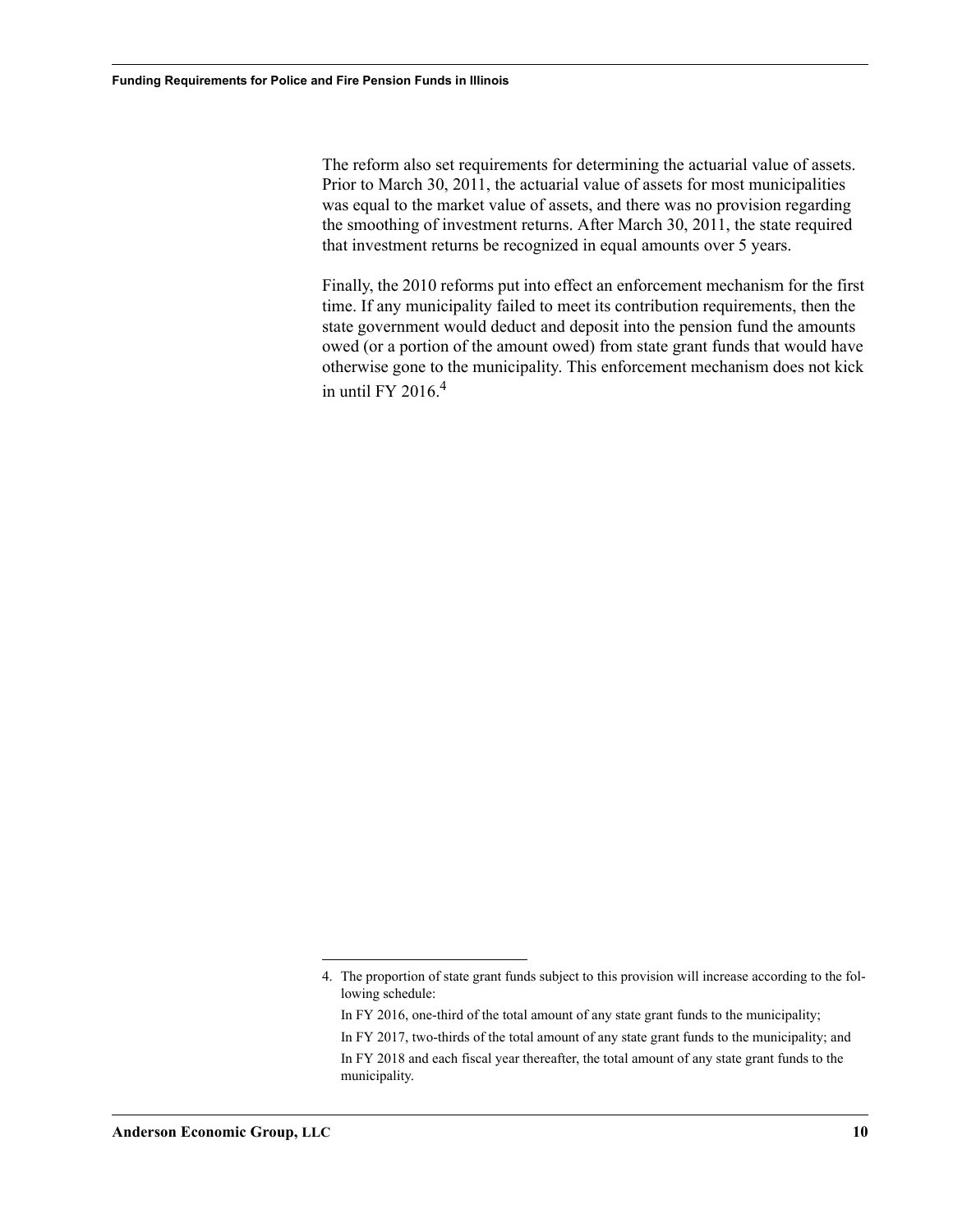# <span id="page-12-1"></span><span id="page-12-0"></span>*IV. The Impact of Changes to Funding Requirements*

In order to investigate the effect of legal changes to employer funding requirements, we took several approaches. First, we looked at one municipality, Springfield, for which there was abundant data all the way back to 1990. We constructed a model that estimated what the employer contributions would have been in each year, and what the resulting funding ratio would have been, if the 1993 funding reforms had not occurred. We also estimated what the employer contributions and corresponding funding ratio would have been under an alternate funding policy.

Next, we looked at hypothetical scenarios for a large sample of cities, towns, and villages, if different policies had been in effect since 2003. Three different scenarios correspond to the three different funding requirement schemes that have been in place in Illinois over the past 25 years. The fourth is an alternate scenario of our own creation. Under each scenario we consider both the funding ratio and the employer contributions over time. We outline all of the different scenarios in Table 1 below.

| <b>Time Period</b>       | Amortization<br>Period          | <b>Level Dollar or</b><br><b>Level Percentage</b><br>of Payroll | Investment<br>Return<br>Smoothing |
|--------------------------|---------------------------------|-----------------------------------------------------------------|-----------------------------------|
| Pre-1993                 | Fully funded by<br>2020         | Level dollar                                                    | None                              |
| 1993 to 2010             | Fully funded by<br>2033         | Level percentage<br>of payroll                                  | None                              |
| Post- $2010$             | 90% funded by<br>2040           | Level percentage<br>of payroll                                  | 5-year smoothing                  |
| Alternate scenario (AEG) | Rolling 30-year<br>amortization | Level dollar                                                    | 5-year smoothing                  |

#### **TABLE 1. Funding Requirements in Illinois for Downstate Police and Fire Pension Funds**

*Source: Illinois General Assembly Public Acts*

**The Alternate Scenario.** We will show in the upcoming analysis that funding requirement changes over time have largely allowed employer contributions to be lowered in the short term but increased in the long term. We compare these requirements to an alternate set of requirements, that would entail a rolling 30 year amortization period, a level dollar amortization method, and 5-year smoothing of investment returns. We crafted this scenario by considering the following factors:

**•** Full funding should be the goal of any amortization scheme because any unfunded liability has the same effect as high-interest debt—over the medium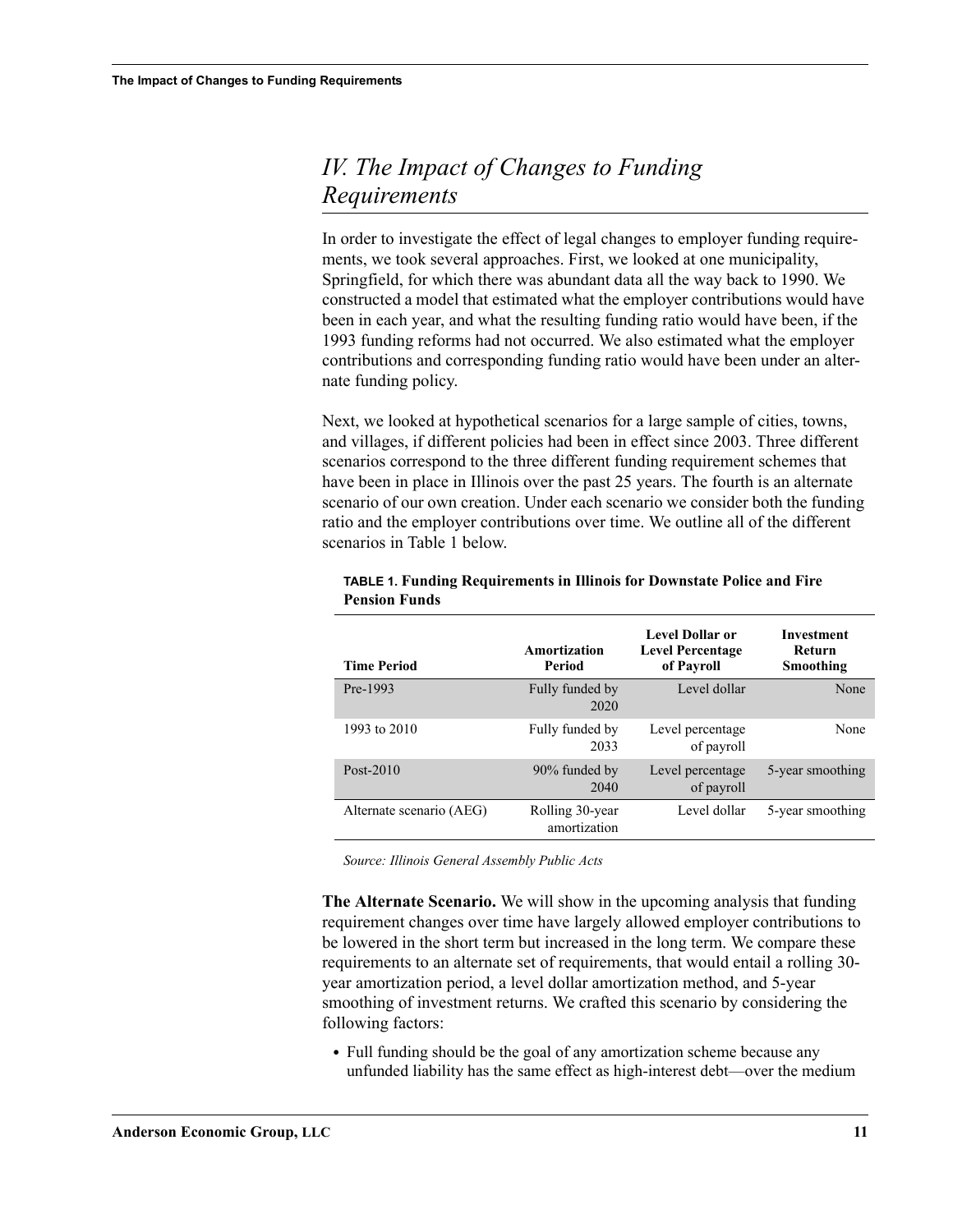and long term, it will result in a significant fiscal burden. However, when the deadline for full funding is set to an arbitrary year, municipalities are at risk of being forced to put an unreasonable amount into the fund as the arbitrary deadline approaches. Rolling amortization requires that a municipality set aside enough for long-term full funding, but avoids the risk of approaching the deadline during a market downturn.

- **•** The level percent of payroll amortization method is a reasonable one if an employer is confident that payroll will in fact increase at the assumed rate. However, payrolls for governments across Illinois have been relatively flat, and we see no reason to assume that will significantly change in the near future. A level dollar amortization method is more in line with that expectation and will prevent municipalities from constantly chasing higher and higher contributions.
- **•** Markets are volatile. Sharp changes in unfunded liabilities can lead to significant fiscal burdens. Smoothing of investment returns results in more predictable contributions. As long as smoothing is not selectively applied, it stabilizes municipal expenditures and ensures pension funds receive contributions through booms and busts alike.

#### <span id="page-13-0"></span>**FUNDING REQUIREMENT CHANGES SINCE 1990**

First, we consider what the police and fire pension funds for the City of Springfield would have looked like if the reforms outlined in ["Funding Requirements](#page-10-1)  [in Illinois" on page 9](#page-10-1) had not taken place. We chose the City of Springfield for this analysis since it had the most information available of all the municipalities in our sample going back to 1990. Also, it is a good test case because it has contributed the actuarially required amount to its pension in each year since 1990. That allows us to be sure that historical variations in funding are not due to the city failing to comply with funding requirements.

Figure 3 and Figure 4 on page 13 show the funding ratio and employer contribution requirements, respectively, under several different scenarios. The thick bottom line in each figure represents the actual funding ratio and contributions over time. The slightly thinner purple line above it is the "legally required" amount, which is the amount Springfield would have contributed if it followed the letter of the law and no more. The dashed line corresponds to the funding ratio over time if the 1993 reforms had not gone into effect. Finally, the dotted orange line corresponds to what would have occurred if the alternate scenario we describe above had been in effect starting in 1990.

As mentioned above, Springfield contributed its actuarially required amount every year. Deviations only arise between the "Actual" and "Legally Required" lines in the graph because, after market losses in the early 2000's, actuaries for this city began to smooth investment returns, which was neither required nor prohibited by the law.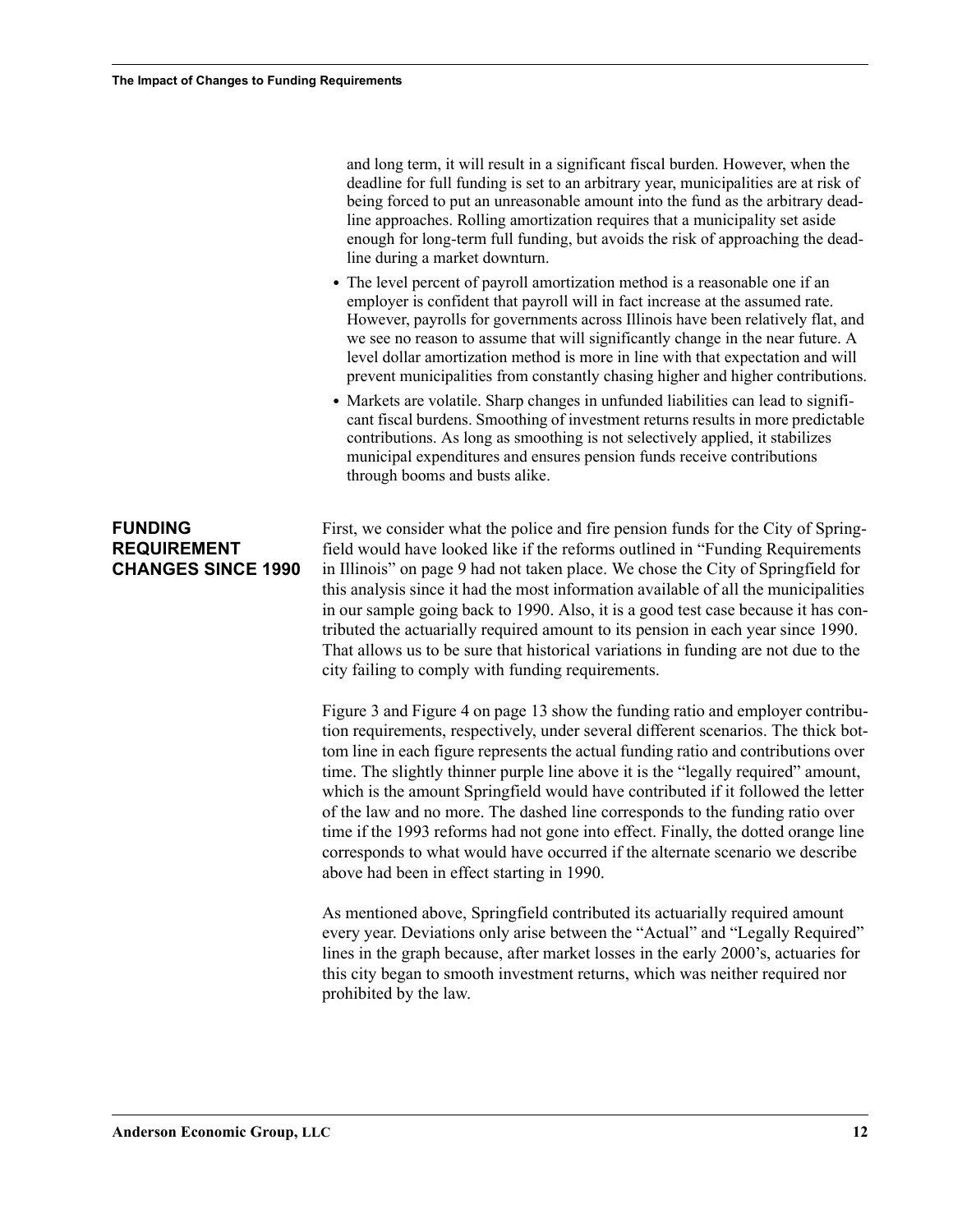



*Source: AEG Estimates based on source data from Springfield Police and Fire Pension Fund Financial Statements, Actuarial Reports*

#### **FIGURE 4. Employer Contributions for Police and Fire Pension Funds, City of Springfield; Actual Funding Compared to Legal and Hypothetical Funding Requirements (millions of \$)**



*Source: AEG Estimates based on source data from Springfield Police and Fire Pension Fund Financial Statements, Actuarial Reports*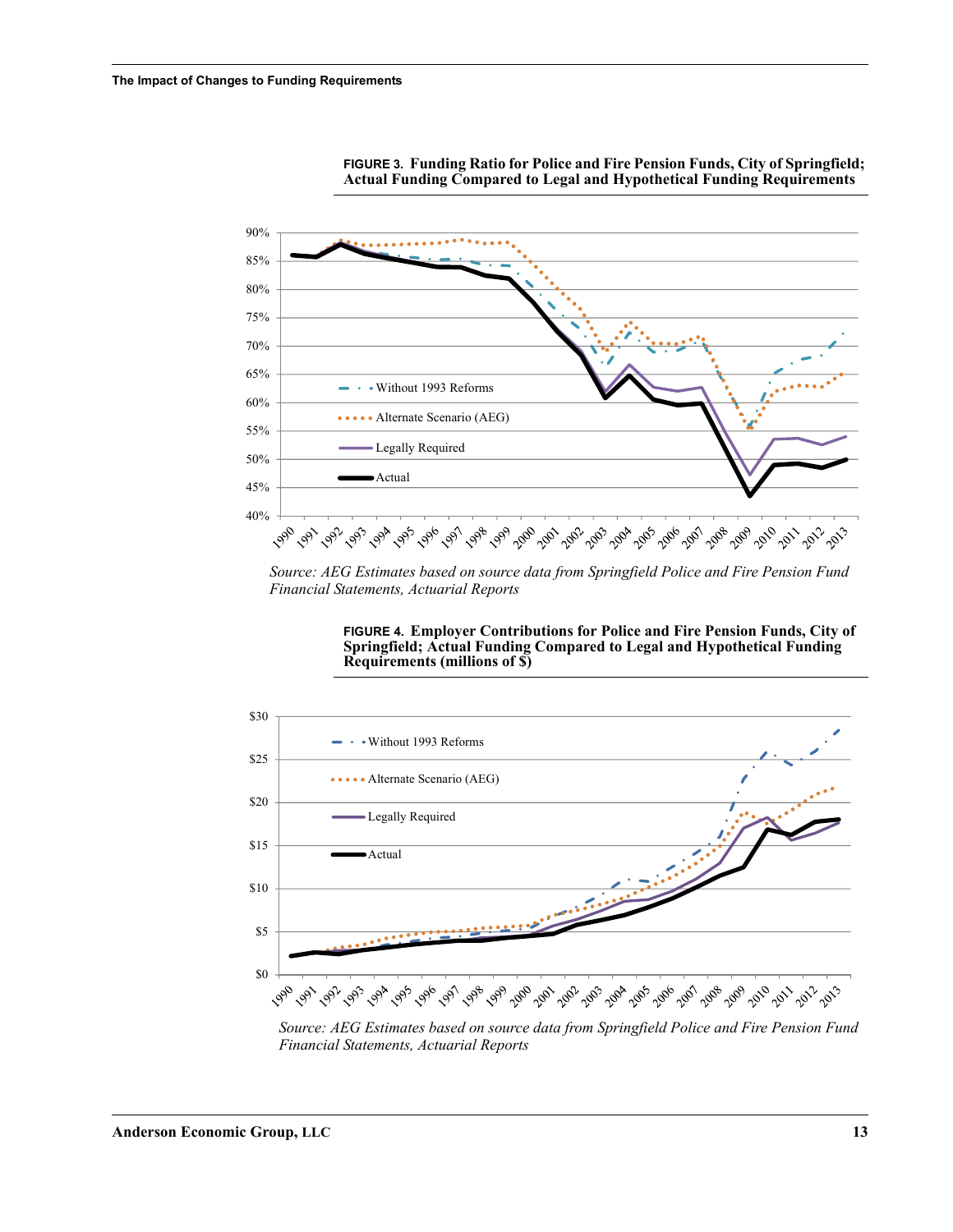If the 1993 reforms had not gone into effect, the funding ratio for these funds would be over 70% today, as opposed to 50%, where it currently stands. Of course, this would be because the city would have been contributing much more into the funds. In 2003, the city would have contributed \$9.2 million to police and fire pensions, rather than the \$6.4 million that it actually contributed. In recent years, after large market losses and as the 2020 end to the former amortization period approached, the city would have contributed considerably more. The cost would have been \$9 million higher (\$26 million compared to \$17 million) in 2010 and \$10 million higher (\$28 million compared to \$18 million) in 2013.

The alternate scenario results in a higher funding ratio than the current legal requirements, but without the same level of increase in recent years as would have occurred without the 1993 reforms. Since it incorporates investment return smoothing early on, in the boom years of the 1990's, under the alternate scenario Springfield would have been required to make higher payments than the other scenarios. In more recent years, contributions under the alternate scenario would have gone up steadily in response to investment losses, but not drastically, since the amount contributed is enough to fully fund the plan within 30 years. If the alternate scenario had been in effect since 1990, Springfield's pension funds would be 66% funded today. The city would have been required to pay up to \$2.5 million more annually through the year 2006. Over the past 3 years, the alternate scenario would have required \$3 to \$4 million more in annual contributions than were actually contributed. Some of these numbers are summarized in Table 2 below.

|                                                |                  | 1993                            |                         | 2003                     |                         | 2013                     | Total                      |
|------------------------------------------------|------------------|---------------------------------|-------------------------|--------------------------|-------------------------|--------------------------|----------------------------|
| <b>Funding Requirements</b><br><b>Scenario</b> | Funding<br>Ratio | Employer<br><b>Contribution</b> | Funding<br><b>Ratio</b> | Employer<br>Contribution | Funding<br><b>Ratio</b> | Employer<br>Contribution | Contributions<br>1990-2013 |
| <b>Actual Contributions</b>                    | 86%              | \$2.9                           | 61%                     | \$6.4                    | 50%                     | \$18.1                   | \$181.0                    |
| Legally Required                               | 87%              | \$2.9                           | 62%                     | \$7.4                    | 54%                     | \$17.7                   | \$193.8                    |
| If 1993 Reforms Had Not<br>Occurred            | 87%              | \$2.9                           | 66%                     | \$9.2                    | 73%                     | \$28.4                   | \$258.0                    |
| Alternate Scenario                             | 88%              | \$3.5                           | 69%                     | \$8.2                    | 66%                     | \$21.9                   | \$226.5                    |

**TABLE 2. Funding Ratio and Annual Employer Contributions Under Different Scenarios for the City of Springfield (millions of \$)**

*Source: AEG Estimates based on source data from Springfield Police and Fire Pension Fund Financial Statements, Actuarial Reports*

> In sum, if the 1993 reforms had not occurred, the funding ratio for police and fire pension funds in Springfield would be 23 percentage points higher, and payments for recent years would be \$10 million higher annually. Under an alternate hypothetical scenario where smoothing and rolling, level-dollar amortization were in effect since 1990, the funding ratio would be 16 percentage points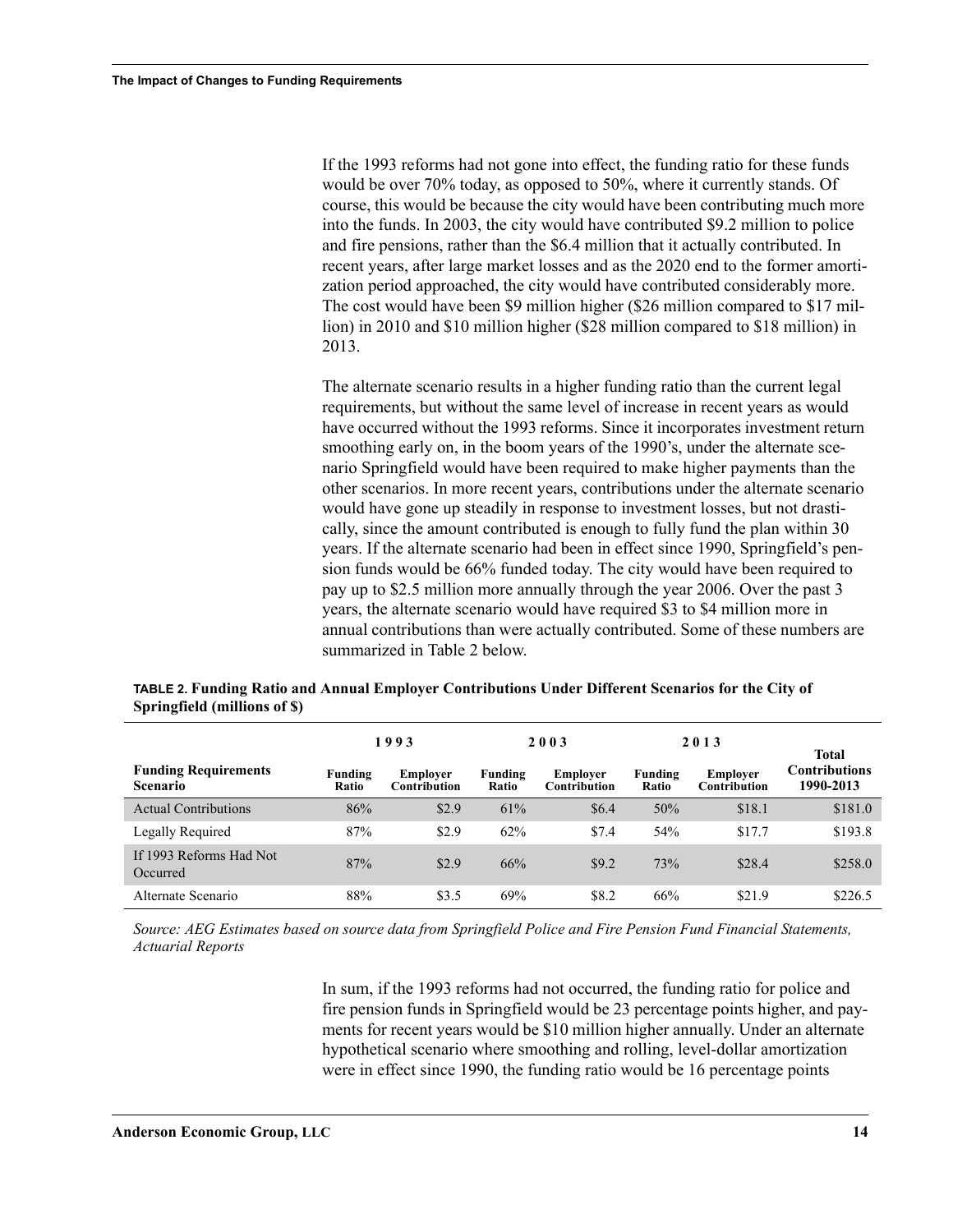higher and recent payments would be \$3 or \$4 million a year higher than they have been.

It is worth noting that under current funding requirements, the employer contributions are determined using a level percentage of payroll method so, by design, they will increase considerably each year. Under the alternate scenario and the scenario where the 1993 reforms had not occurred, payments would remain flat barring any unforeseen change in the funds' unfunded liability.

#### <span id="page-16-1"></span><span id="page-16-0"></span>**PERFORMANCE SINCE 2002 UNDER DIFFERENT FUNDING REQUIREMENTS**

The City of Springfield is an instructive example, but it is just one city. We performed a different analysis on a large sample of cities, towns, and villages in order to see whether these effects are broad-based. In our analysis, we calculated what the employer contributions and funding ratio would have been in each year since 2002 if each of the four policy regimes outlined in Table 1 on page 11 had been in effect for all municipalities in our sample. The results are presented in Figure 5 and Figure 6 on page 16.

Firstly, note that the actual funding ratio is well below that of the funding ratio if the "1993 to 2010" funding requirements had been followed, even though the "1993 to 2010" funding requirements *were in effect* for all but two of the years shown. That suggests that municipalities in our sample were, on average, not putting the required amount of funds into their pensions. If they were, in the year 2010, the average funding ratio would have been approximately 66%, as opposed to 59%. The figure showing employer contributions shows that the "1993 to 2010" funding requirements should have resulted in contributions of approximately \$35 million more per year, in total, for each year from 2003 to 2010.

There are several explanations for this discrepancy between the actual funding levels and those that would have occurred if strictly following funding requirements from 2002 to 2010. In some cases, municipalities may have determined their contribution by using asset smoothing, which would reduce their contribution when market returns are lower than expected. Asset smoothing was not required but also was not prohibited at the time. Also, there may have been changes to the way that assets were valued in individual municipalities, which can impact contributions over time. However, the most likely explanation for so large a discrepancy across our sample is that many municipalities were simply not contributing the actuarially required amount to their police and fire pension funds throughout this period.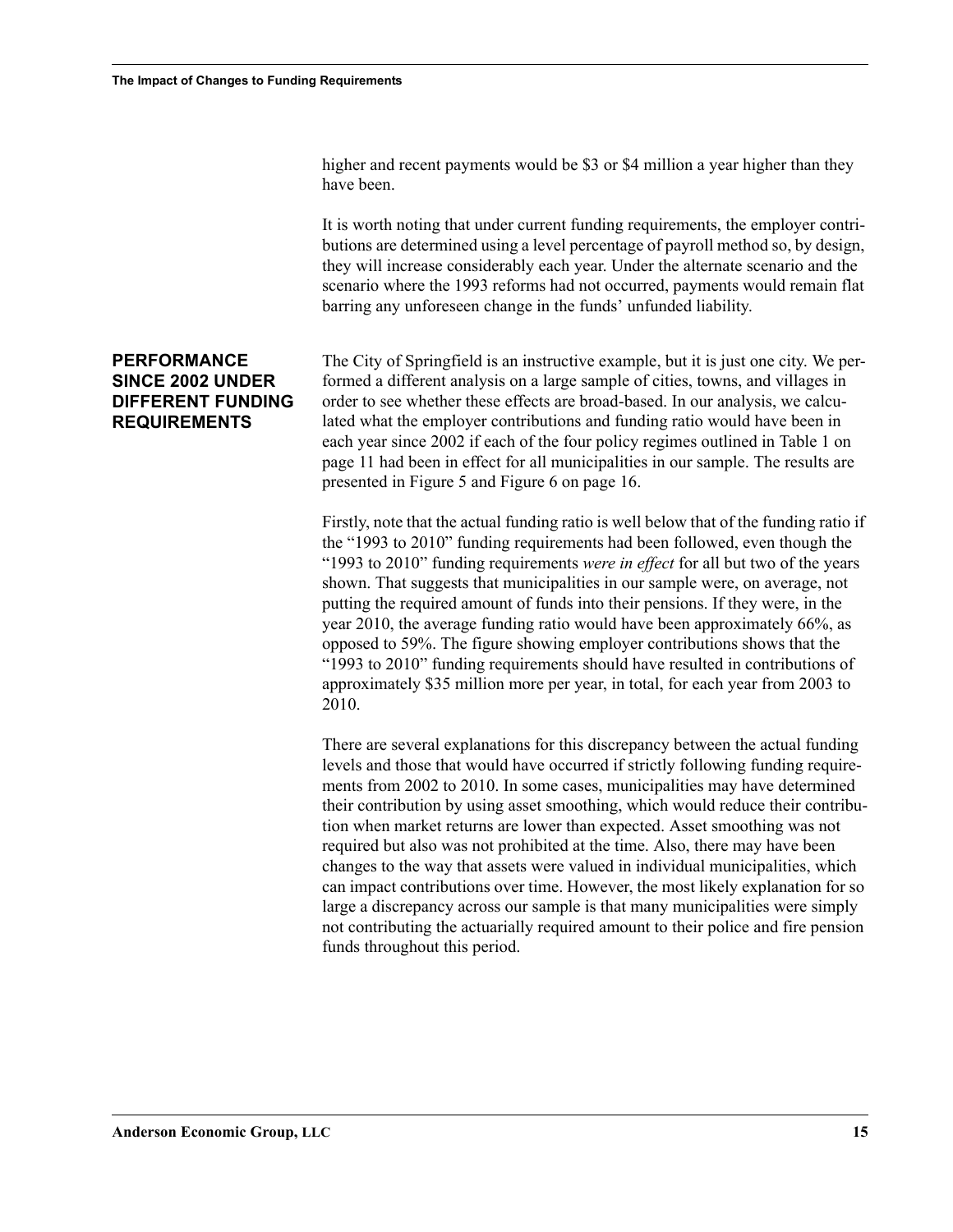



*Source: AEG Estimates based on source data from Illinois Department of Insurance Public Pension Reports*

> **FIGURE 6. Total Employer Contributions Under Different Funding Requirement Scenarios for a Sample of Illinois Municipalities, FY 2002 to FY 2012 (millions of \$)**



*Pension Reports*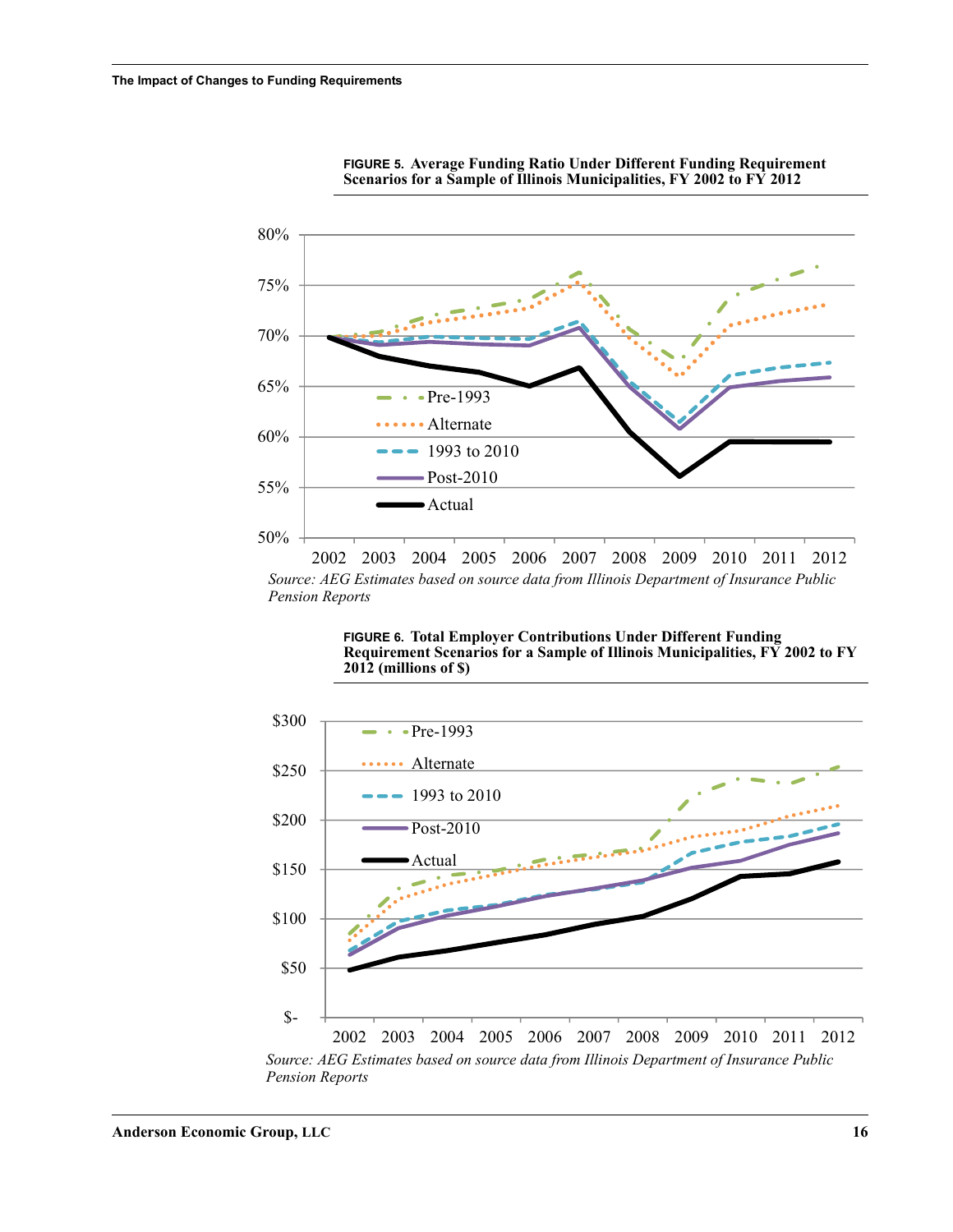Under the alternate funding requirements, annual employer contributions would have been approximately \$60 to \$70 million higher every year than actual annual contributions, in total, for our entire sample. This would have resulted in an average funding ratio of 73% in 2012, as opposed to the actual average funding ratio of 60%.

In sum, reforms to funding requirements over time have made it so that municipalities were required to contribute less and less to their police and fire pension funds, and the result, in combination with noncompliance, has been a significantly lower funding ratio. If the current ("Post-2010") regime had been in place since 2002, funding ratios would be 66%, on average. If the previous regime had been strictly followed ("1993 to 2010") since 2002, funding ratios would be 68%, on average, and if the regime before that had been strictly followed since 2002, funding ratios would be 78%, on average. In each case, the difference would be due to higher employer contributions. Note that, in any case, municipalities' actual contributions since 2002 in our sample have been considerably lower than any funding requirements during that period. We summarize some of these results in Table 3 below.

**TABLE 3. Average Funding Ratio and Total Annual Employer Contributions Under Different Scenarios for a Sample of Illinois Municipalities (millions of \$)**

|                                                | 2003             |                                 | 2008             |                                 | 2012             |                                        | Total                             |
|------------------------------------------------|------------------|---------------------------------|------------------|---------------------------------|------------------|----------------------------------------|-----------------------------------|
| <b>Funding Requirements</b><br><b>Scenario</b> | Funding<br>Ratio | Employer<br><b>Contribution</b> | Funding<br>Ratio | Employer<br><b>Contribution</b> | Funding<br>Ratio | <b>Employer</b><br><b>Contribution</b> | <b>Contributions</b><br>2002-2012 |
| <b>Actual Contributions</b>                    | 70%              | \$61.2\$                        | 61%              | \$102.4                         | 60%              | \$157.8                                | \$1,100.5                         |
| Post- $2010$                                   | 69%              | \$90.6                          | 65%              | \$139.0                         | 66%              | \$186.9                                | \$1,435.4                         |
| 1993 to 2010                                   | 69%              | \$97.5                          | 66%              | \$137.1                         | 67%              | \$195.9                                | \$1,503.7                         |
| Pre-1993                                       | 70%              | \$130.8                         | 71%              | \$171.6                         | 77%              | \$254.0                                | \$1,963.5                         |
| Alternate Scenario                             | 70%              | \$120.0                         | 70%              | \$169.0                         | 73%              | \$214.6                                | \$1,755.8                         |

*Source: AEG Estimates based on source data from Illinois Department of Insurance Public Pension Reports*

<span id="page-18-1"></span><span id="page-18-0"></span>**PROJECTED PERFORMANCE UNDER DIFFERENT FUNDING REQUIREMENTS**

As shown in Figure 5 on page 16, the actual average funding ratio for municipalities in our sample was 60% in 2012. We performed an analysis where, given the current funding status of all of the municipalities in our sample, we estimated how the future will look under different funding requirement scenarios. Figure 7 on page 18 shows the projected annual unfunded liability payments (normal costs are excluded) and the corresponding funding ratio under the four different funding requirement scenarios, respectively. Note that the "Post-2010" scenario represents the current requirements. In each case, we have assumed that actuarial assumptions about employee and retiree demographics, payroll, and investment returns will turn out to be accurate.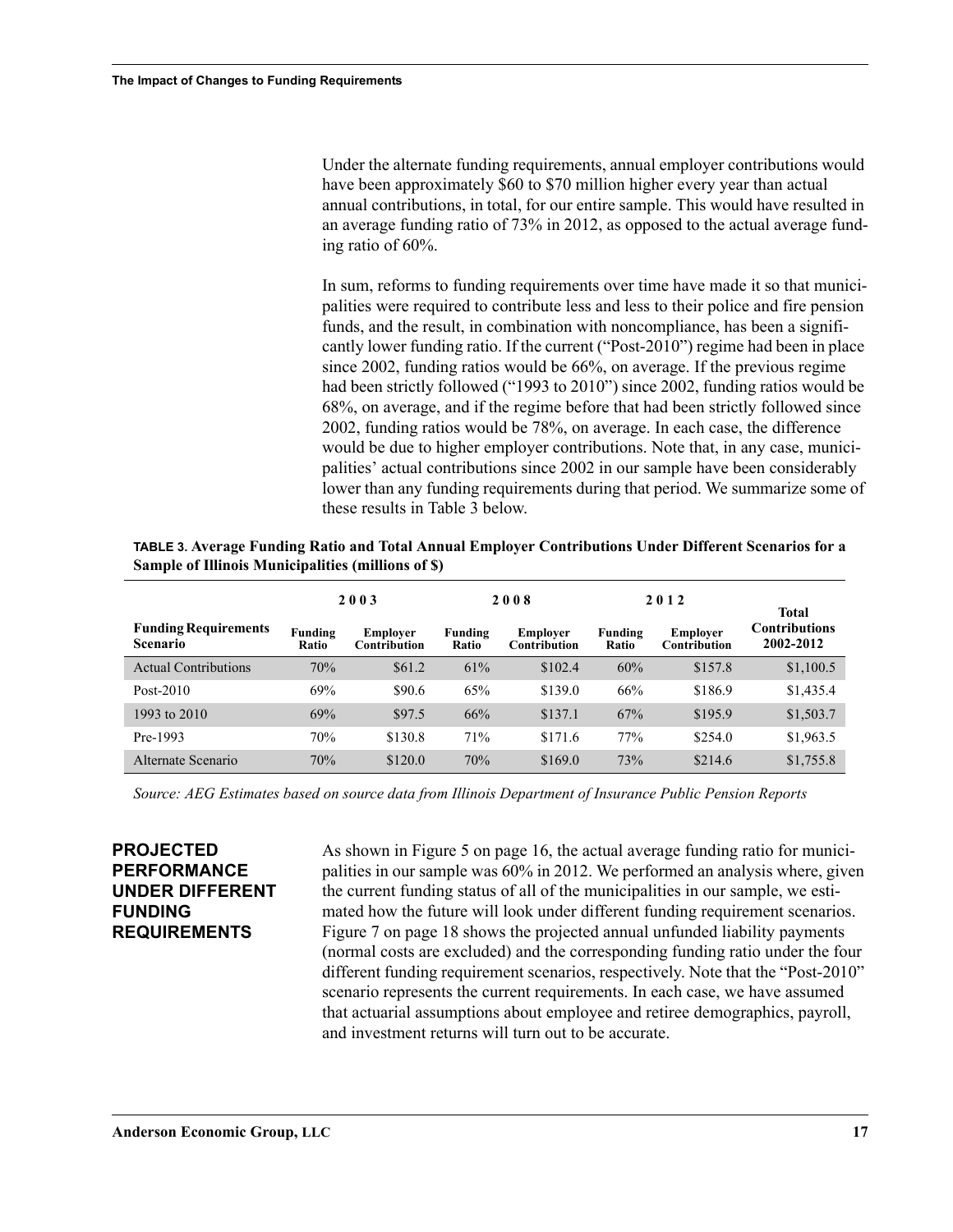In Figure 7 below, the contrast between level dollar amortization and level percentage of payroll amortization is clear. Under the alternate scenario, which includes level dollar amortization and a rolling amortization period, employer contributions are projected to start at a level of about \$170 million and slowly decline—by about 1% a year—through the year 2040 and beyond.

On the other hand, the current "Post-2010" funding requirements demand an unfunded liability payment of just over \$100 million annually right now. That amount is expected to increase to nearly \$300 million per year by 2040. Under the "Post-2010" funding requirements, by the year 2040, the funding ratio is projected to remain at 90%. Under a rolling amortization scenario (the alternate scenario), the period is extended each year, so the funding ratio approaches full funding in the long-term but does not reach it by the year 2040.

These graphs also make clear that the pre-1993 requirement that pension funds reach full funding by the year 2020 is likely too difficult of a fiscal burden for municipalities. It would require a payment of well over \$300 million annually toward the unfunded liability, which is over \$200 million higher than that required by current policy ("Post-2010").

**FIGURE 7. Projected Employer Contributions for Unfunded Liability and Funding Ratios Under Different Funding Requirement Scenarios for a Sample of Illinois Municipalities, FY 2012 to FY 2040 (millions of \$)**



*Source: AEG Projections based on source data from Illinois Department of Insurance Public Pension Reports*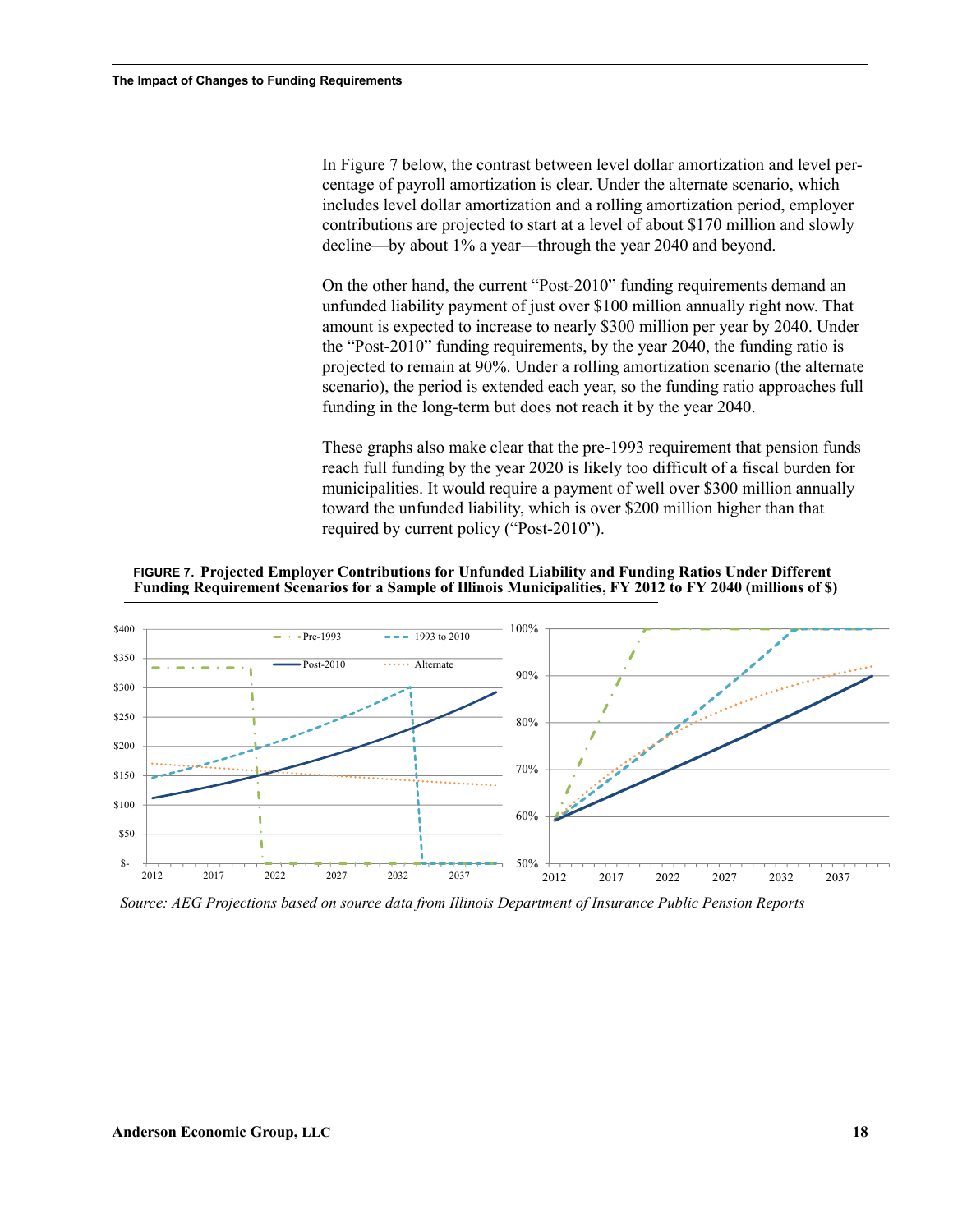# <span id="page-20-0"></span>*V. Investment Returns and Fund Performance*

The considerable drop in asset values that accompanied the recent recession was very consequential for pension funds all over the country, resulting in a significant increase in unfunded liabilities and, correspondingly, employer contributions. In this section, we compare investment performance by many of the police and fire pension funds in our sample to a benchmark index to evaluate whether they performed better or worse than expected given the legal constraints on pension fund investment.

The Illinois Pension Code restricts the types of investments that can be held as assets by public pension funds. These restrictions are based primarily on the riskiness of the assets. Funds with larger portfolios under their control are permitted to invest in more diverse sets of assets, with different restrictions for pension funds at increments of \$2.5 million, \$5 million and \$10 million.

Permissible investments for all pension funds include the following:

- **•** Government bonds backed by the United States, the State of Illinois, Illinois local governments, and the State of Israel
- **•** Interest bearing savings accounts and certificates of deposit insured by the federal government
- **•** Pooled accounts managed by the Illinois Public Treasurer's Investment Pool (IPTIP)
- **•** General accounts of Illinois life insurance companies
- **•** Money market funds investing in US backed securities
- Short term debts of large corporations with investment grade ratings from at least two ratings agencies, so long as the fund does not hold over 10% of any one company's obligations

In addition, up to 10% of the pension fund's net assets can be held in separate accounts managed by life insurance companies, insurance company-managed real estate loans, or sizable, diversified and established mutual funds.

Most pension funds are permitted to invest in more risky assets to achieve greater returns. Funds valued over \$2.5 million can invest up to 45% of their assets in mutual funds with diversified stock portfolios. Funds with asset values exceeding \$5 million can invest 45% of their assets directly into stocks. Finally, funds with over \$10 million in asset value can invest up to 65% of their assets in stocks. All of the pension funds in our sample have asset values exceeding \$10 million.

#### <span id="page-20-1"></span>**ILLINOIS LAW ON PUBLIC PENSION INVESTMENTS**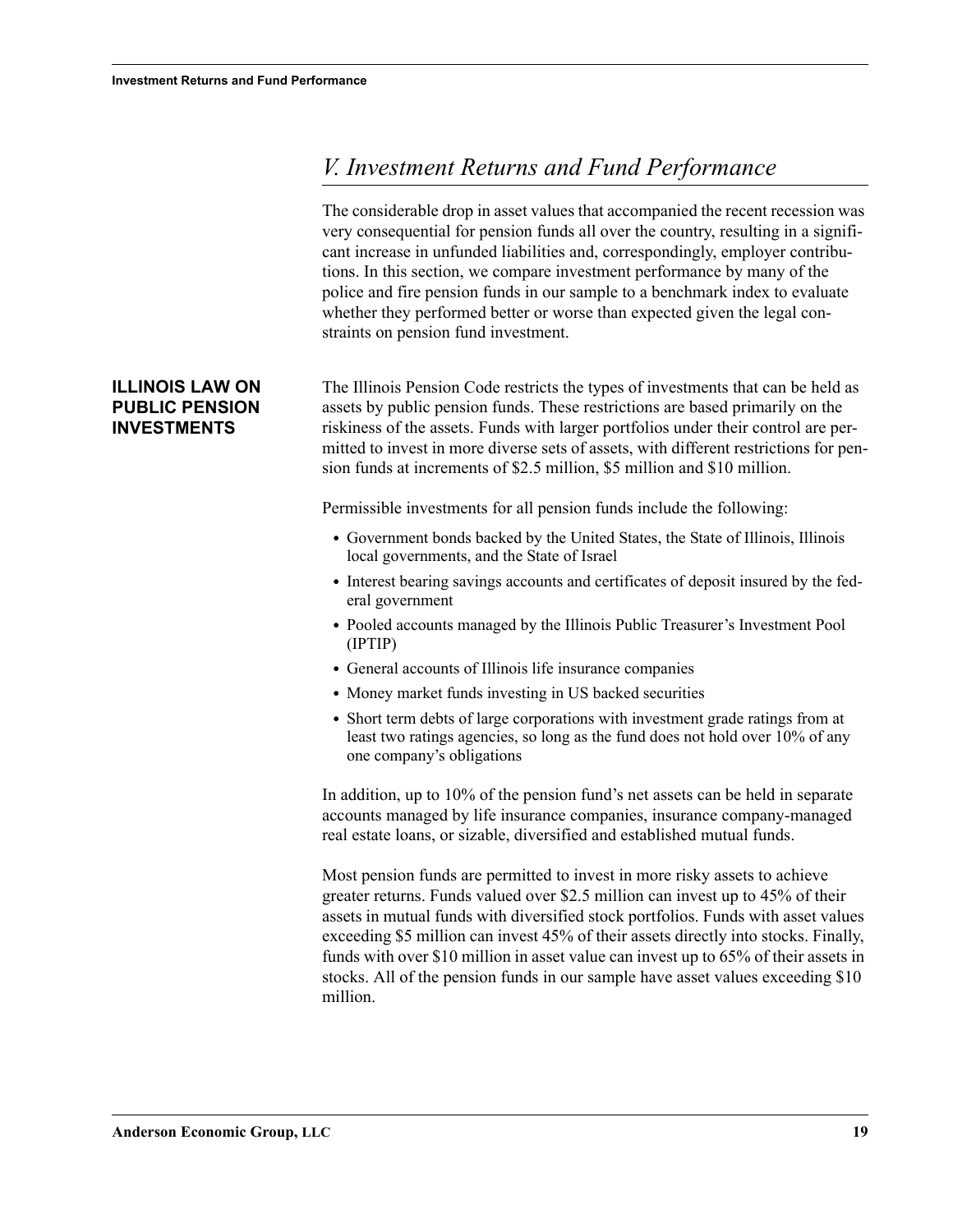<span id="page-21-1"></span><span id="page-21-0"></span>

|                                                                  | <b>Important Historical Legal Changes</b>                                                                                                                                                                                                                                                                                                                                                                                                                                                                                                                                                                                         |
|------------------------------------------------------------------|-----------------------------------------------------------------------------------------------------------------------------------------------------------------------------------------------------------------------------------------------------------------------------------------------------------------------------------------------------------------------------------------------------------------------------------------------------------------------------------------------------------------------------------------------------------------------------------------------------------------------------------|
|                                                                  | The statutes regulating the investment activities of Illinois' downstate police<br>and fire pension funds have been updated repeatedly over the last two decades.<br>Prior to the passage of Public Act 90-507 in August of 1997, pension funds<br>were not allowed to invest in equities of any kind.                                                                                                                                                                                                                                                                                                                            |
|                                                                  | Between 1997 and 2011, pension plans with under \$2.5 million in assets were<br>permitted to invest 10% in mutual funds, while pension plans with over \$2.5<br>million in assets were permitted to invest 45% in mutual funds. In addition, pen-<br>sion plans with \$5 million or more were permitted to invest 45% directly in<br>stocks.                                                                                                                                                                                                                                                                                      |
|                                                                  | The requirements currently in place were phased in following the passage of<br>Public Act 96-1495 in 2011. That law allowed pension funds with \$10 million<br>or more in assets to invest up to 60% in stocks in 2011, with that share increas-<br>ing to 65% in 2012 and beyond.                                                                                                                                                                                                                                                                                                                                                |
| <b>PUBLIC PENSION</b><br><b>INVESTMENT</b><br><b>PERFORMANCE</b> | We received data on pension fund investment returns since 1990 from ten<br>municipalities, representing 17 police and fire pension funds. Each of the pen-<br>sion funds had over \$10 million in assets. See Table A-1 on page A-1 for a list<br>of municipalities in our analysis.                                                                                                                                                                                                                                                                                                                                              |
|                                                                  | We created a "benchmark index" for the period from 1990 to 2013. As our<br>benchmark for equities and bonds, we chose the S&P 500 index and 10-year<br>United States Treasury bonds, respectively. We gave each a weight proportional<br>to the statutory requirements then in force. For example, from the year 1997 to<br>2011, pension funds in our sample were able to invest up to 45% in equities.<br>Therefore, our benchmark growth rate for those years was calculated by taking<br>45% of growth in the S&P 500 and adding 55% of growth in U.S. Treasury<br>bonds. <sup>5</sup>                                        |
|                                                                  | We show the average annual returns for our sample compared to the benchmark<br>index in Figure 8 on page 21. Over the entire study period, investments by<br>downstate funds in our sample outperformed the benchmark rate, earning aver-<br>age annual returns of 6.9% compared to the benchmark returns of 6.6%. This<br>performance varied over time, with pension funds beating the benchmark by 1.5<br>percentage points for the period 1991 to 1996 and by 2.3 percentage points since<br>the reforms of 2011. The pension funds in our sample underperformed by 0.6<br>percentage points for the period from 1997 to 2010. |
|                                                                  |                                                                                                                                                                                                                                                                                                                                                                                                                                                                                                                                                                                                                                   |

<sup>5.</sup> Data on annual returns on investments in the S&P 500 and 10-year Treasury bonds is from: Aswath, Damodaran, "Annual Returns on Stock, T. Bonds and T. Bills: 1928-Current," *NYU Stern*, New York University, updated 1-5-14, accessed 12-16-14, http://pages.stern.nyu.edu/ ~adamodar/New\_Home\_Page/datafile/histretSP.html.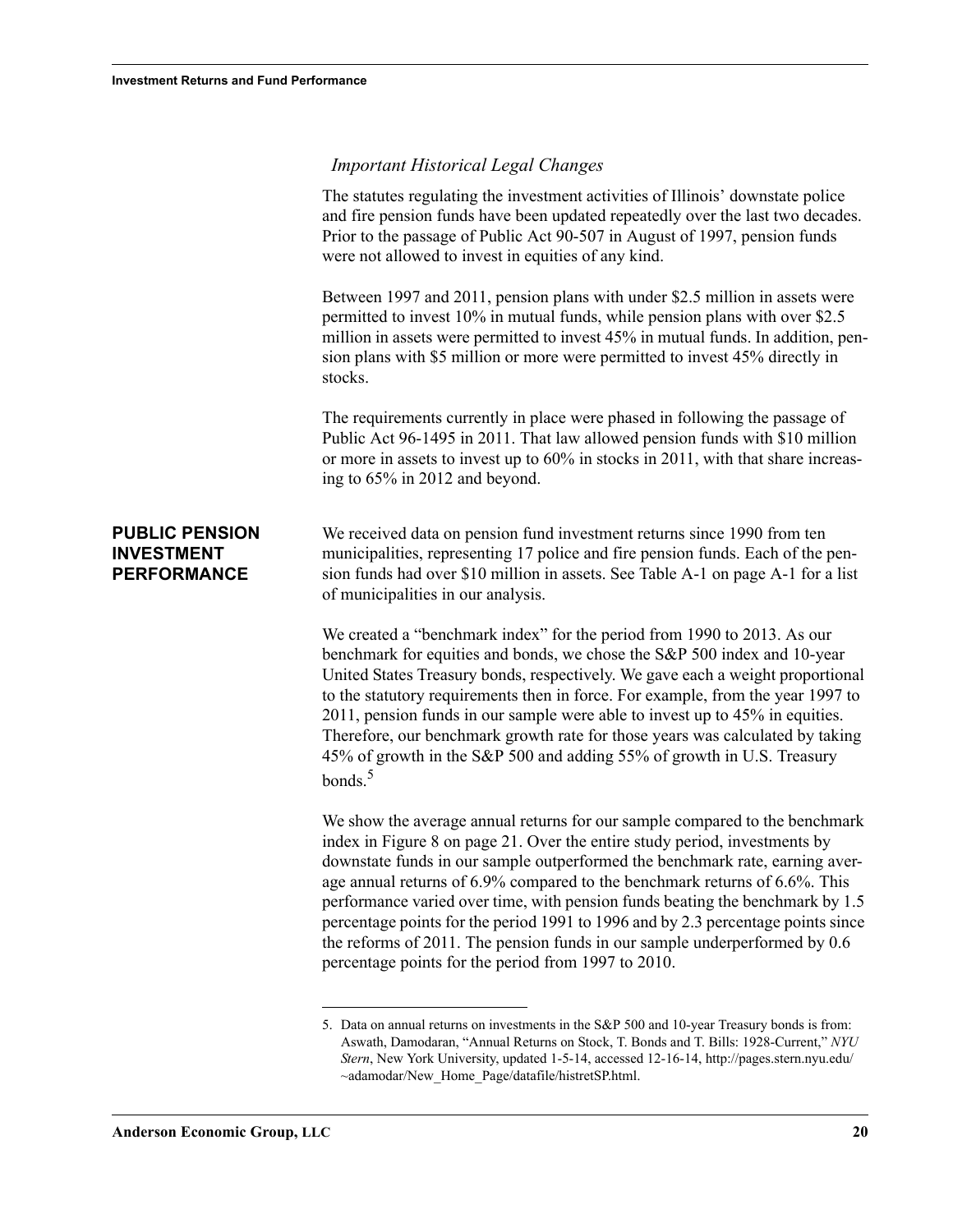While individual funds exhibited considerable short-term variation since 1990, on average the relationship between the benchmark and fund performance reflected changes in legal restrictions. Throughout the study period, public pension funds showed a more stable pattern than the market overall, with lower peaks and higher troughs than our benchmark index. The annual returns for our sample of pension funds had a standard deviation of 5.7%, compared with a 9.0% standard deviation for the benchmark rate. Most of the difference in variation appears to take place from 1997 to 2004, after pension funds were first permitted to invest in mutual funds and equities. They appear to have taken time to adjust their portfolios to these changes in regulatory restrictions.



**FIGURE 8. Annual Rate of Return on Investments for Illinois Public Pensions and Benchmark Funds, 1991 to 2013**

*Sources: Federal Reserve System; New York University, Stern School of Business; The Cities of Aurora, Champaign, Chicago, Joliet, Naperville, O'Fallon, Springfield, and Wheaton, IL; Analysis: Anderson Economic Group, LLC The Villages of Deerfield and Grayslake, IL.*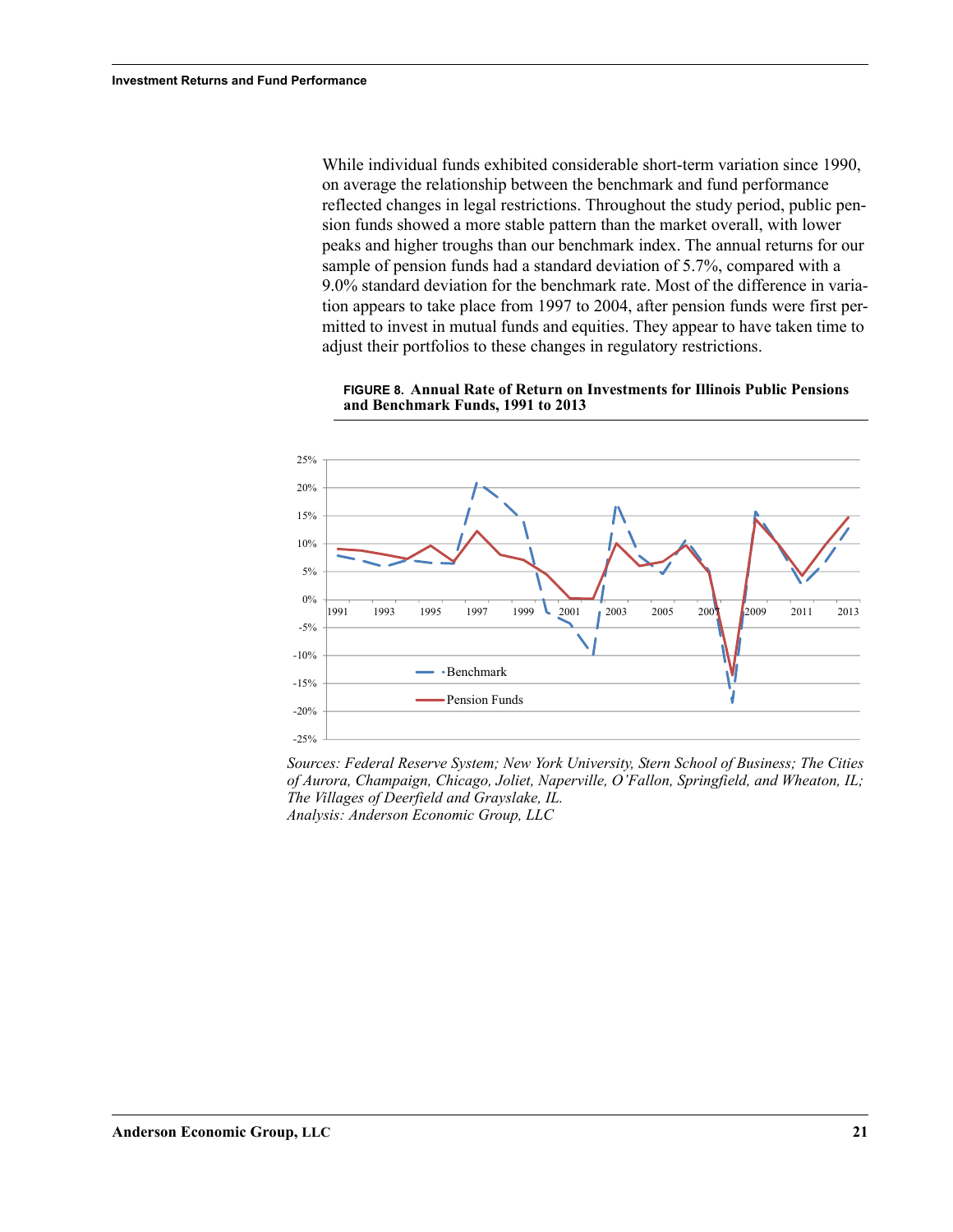# <span id="page-23-1"></span><span id="page-23-0"></span>*Appendix A. Our Sample of Municipalities*

We selected our sample of municipalities using the following method:

- **•** First, we included every city with a population over 80,000 (nine total).
- **•** Second, we selected five municipalities at random with populations between 50,000 and 80,000 (out of 18 total municipalities in that range).
- **•** Finally, we selected ten municipalities at random with populations between 10,000 and 50,000 (out of 191 total municipalities in that range).

We used the following cities, towns, and villages in our sample for both analyses presented in this memorandum.

| Name                  | <b>Designation</b> | 2010 Population |
|-----------------------|--------------------|-----------------|
| Aurora*               | city               | 197,899         |
| Rockford              | city               | 152,871         |
| Joliet*               | city               | 147,433         |
| Naperville*           | city               | 141,853         |
| Springfield*          | city               | 116,250         |
| Peoria                | city               | 115,007         |
| Elgin                 | city               | 108,188         |
| Waukegan              | city               | 89,078          |
| Cicero                | town               | 83,891          |
| Champaign*            | city               | 81,055          |
| Evanston              | city               | 74,486          |
| <b>Orland Park</b>    | village            | 56,767          |
| <b>Mount Prospect</b> | village            | 54,167          |
| Wheaton*              | city               | 52,894          |
| Plainfield            | village            | 39,581          |
| O'Fallon*             | city               | 28,281          |
| Grayslake*            | village            | 20,957          |
| Deerfield*            | village            | 18,225          |
| North Aurora          | village            | 16,760          |
| Country Club Hills    | city               | 16,541          |
| Morton                | village            | 16,267          |
| Washington            | city               | 15,134          |
| Midlothian            | village            | 14,819          |
| Herrin                | city               | 12,501          |

<span id="page-23-2"></span>**TABLE A-1. Cities, Towns, and Villages in Our Sample**

*Source: U.S. Census Bureau*

*\* Included in investment performance analysis*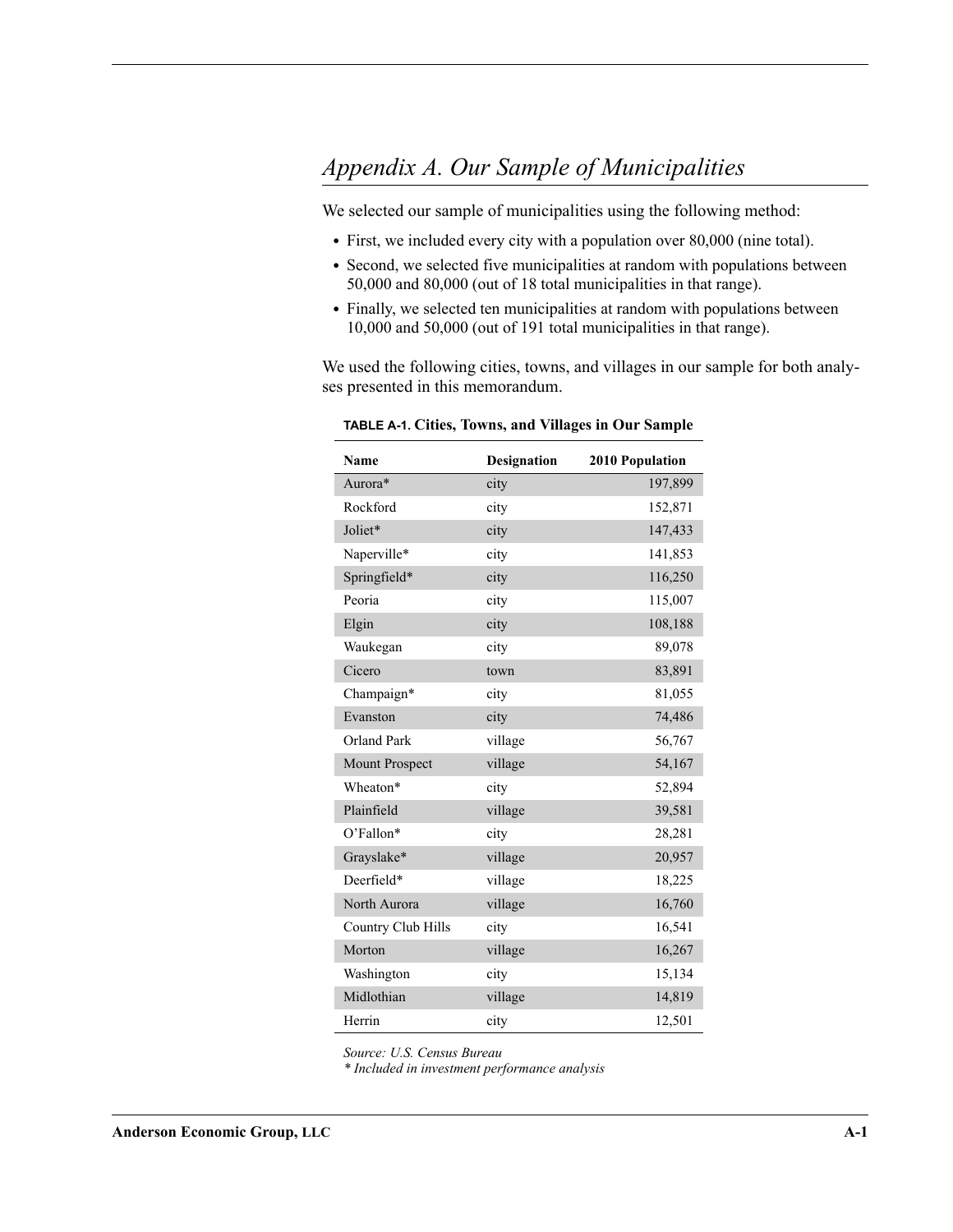Municipalities were chosen at random using a random number generator. Our goal was to include some of the largest municipalities in our sample, but also include a reasonable amount of municipalities across the population spectrum. Note that for the investment returns analysis, data was not available for some of the cities listed. For both analyses, we used information for both the police fund and the fire fund in each city, with the exception of the villages of Morton, O'Fallon, Orland Park, and Washington, where the firefighters receive retirement benefits from a larger protection district.

#### <span id="page-24-0"></span>**SUMMARY CHARACTERISTICS OF OUR SAMPLE**

We show the average funding ratio for our sample in [Figure A-1](#page-24-1) below. This is an unweighted average of all funds in our sample. On average, funding ratios in our sample declined from approximately 70% in 2002 to 60% in 2012. Funding ratios throughout this time period were nearly 20 percentage points higher in small cities and towns, on average, than they were in large cities. (We define the cutoff between small cities and large cities at a population of 70,000.)

<span id="page-24-1"></span>**FIGURE A-1. Funding Ratio for Sample of Cities, Towns, and Villages, FY 2002 to FY 2012**



*Source: Illinois Department of Insurance Public Pension Reports Analysis: Anderson Economic Group, LLC*

Employer contributions have been increasing steadily since 2002 for municipalities in our sample. In 2002, total employer contributions were \$48 million, with 11% of those employer contributions occurring in small cities and towns. By the year 2012, annual employer contributions for municipalities in our sample had risen to \$158 million, with 13% in small cities and towns. See Figure A-2 on page A-3 for these trends.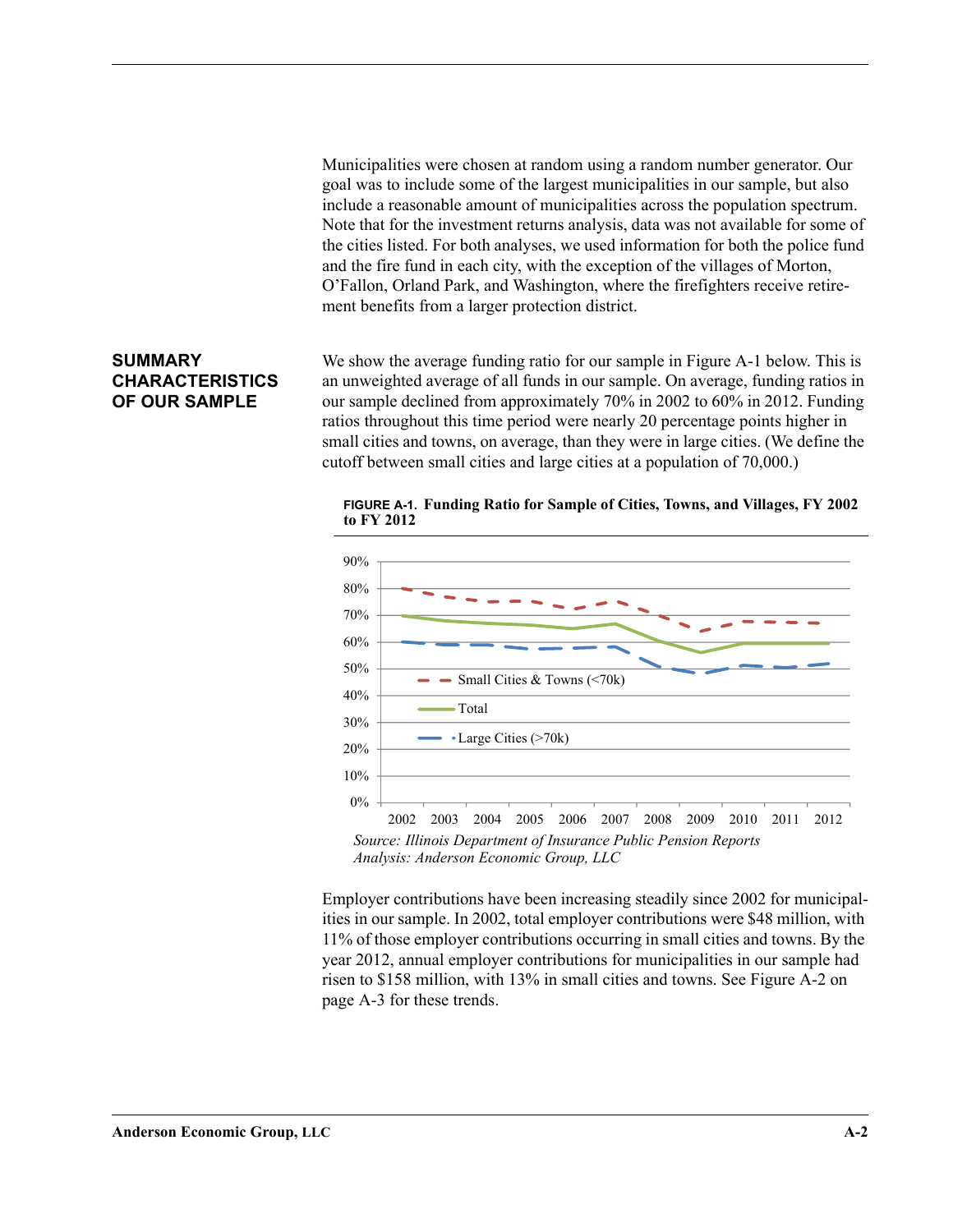

**FIGURE A-2. Total Employer Contributions for Sample of Cities, Towns, and Villages, FY 2002 to FY 2012 (millions of \$)**

2002 2003 2004 2005 2006 2007 2008 2009 2010 2011 2012 *Source: Illinois Department of Insurance Public Pension Reports Analysis: Anderson Economic Group, LLC*

Employer contributions for our sample represented 25% of total employer contributions for all downstate funds in FY 2012. Note that we've intentionally included all of the largest cities outside Chicago in our sample, and only a small share of the smaller ones. While they represent a small share of employer contributions in our sample, small cities and towns actually make up a majority of employer contributions to police and fire pension funds in the state, as a whole.

Throughout this report, we do not generally discuss police pension funds and fire pension funds separately, primarily because they exhibit similar trends. While funding ratios for police and fire pension funds, respectively, were four or five percentage points apart about ten years ago, they have recently converged to be within a percentage point, on average, across our sample. Also, in terms of employer contributions, approximately half of annual contributions go to police pension funds (53% in FY 2012), while the other half go to fire pension funds.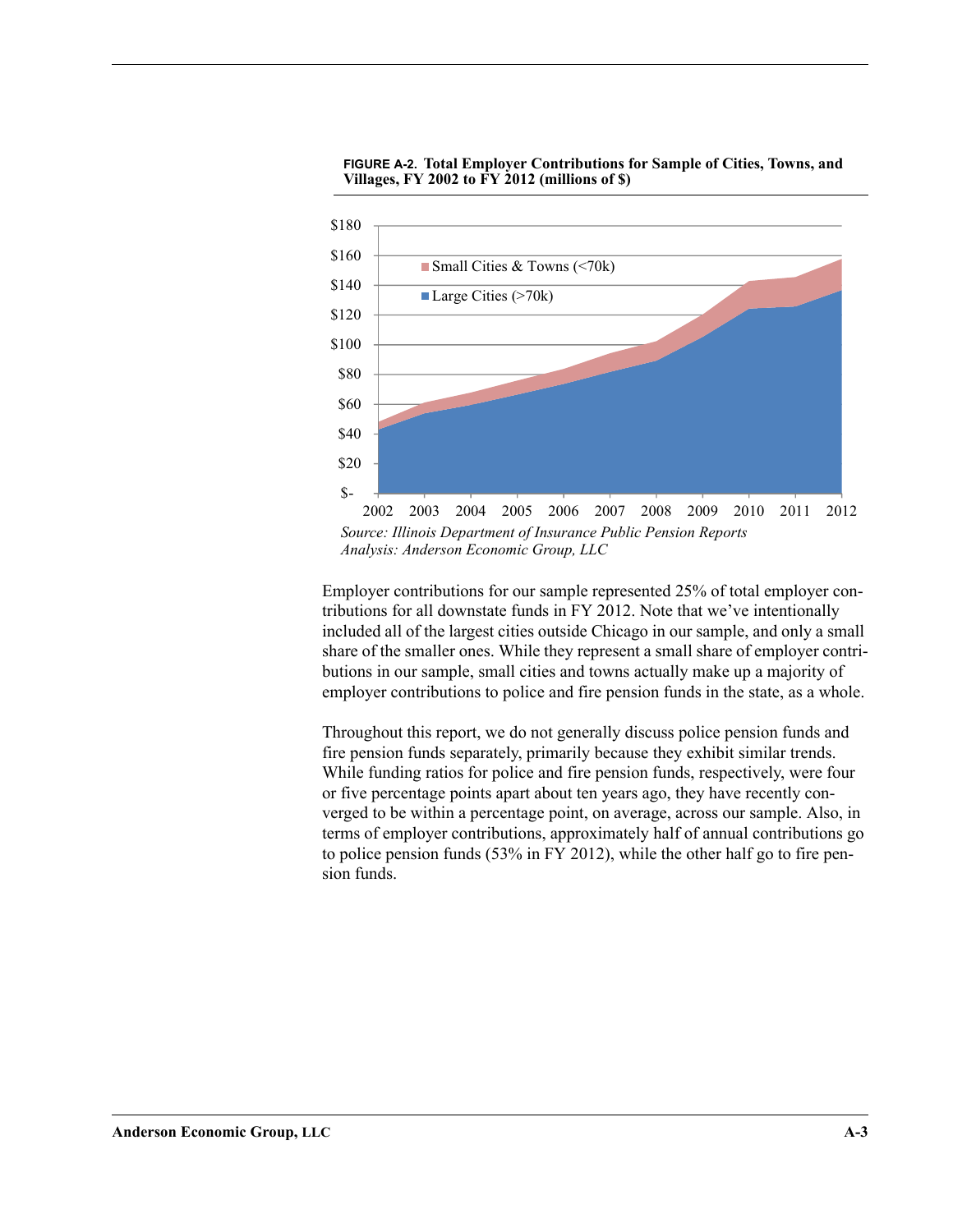## <span id="page-26-0"></span>*Appendix B. About AEG*

Anderson Economic Group, LLC was founded in 1996 and today has offices in East Lansing, Michigan and Chicago, Illinois. AEG is a research and consulting firm that specializes in economics, public policy, financial valuation, and market research. AEG's past clients include:

- **•** *Governments* such as the states of Michigan, North Carolina, and Wisconsin; the cities of Detroit, MI and Cincinnati and Sandusky, OH; counties such as Oakland County, Michigan, and Collier County, Florida; and authorities such as the Detroit-Wayne County Port Authority.
- **•** *Corporations* such as Ford Motor Company, First Merit Bank, Lithia Motors, Spartan Stores, Nestle, and InBev USA; automobile dealers and dealership groups representing Toyota, Honda, Chrysler, Mercedes-Benz, General Motors, Kia, and other brands.
- **•** *Nonprofit organizations* such as the convention and visitor bureaus of Lansing, Ann Arbor, Traverse City, and Detroit, as well as Experience Grand Rapids; higher education institutions including Michigan State University, Wayne State University, and University of Michigan; trade associations such as the Michigan Manufacturers Association, Service Employees International Union, Automation Alley, the Michigan Chamber of Commerce, and Business Leaders for Michigan.

Please visit www.AndersonEconomicGroup.com for more information.

#### <span id="page-26-1"></span>**ABOUT THE AUTHORS**

#### *Jason Horwitz*

Mr. Horwitz is a Senior Consultant at Anderson Economic Group, working in the Public Policy and Economic Analysis practice area. Mr. Horwitz' work includes research and analyses for a range of AEG clients representing both the public and private sectors.

Mr. Horwitz's recent work includes actuarial analysis on changes to pension funding and retirement benefits for state and local government employees, the fiscal impact of state tax changes in Pennsylvania and Michigan, respectively, and the economic impact of large institutions such as museums and universities.

Prior to joining AEG, Mr. Horwitz was the Coordinator of Distribution for the Community Center of St. Bernard near New Orleans, where he oversaw the distribution of donated food, clothes, and household supplies to low-income residents of St. Bernard Parish and New Orleans' Lower Ninth Ward.

Mr. Horwitz holds a Master of Public Policy from the Harris School of Public Policy at the University of Chicago and a Bachelor of Arts in Physics and Philosophy from Swarthmore College.